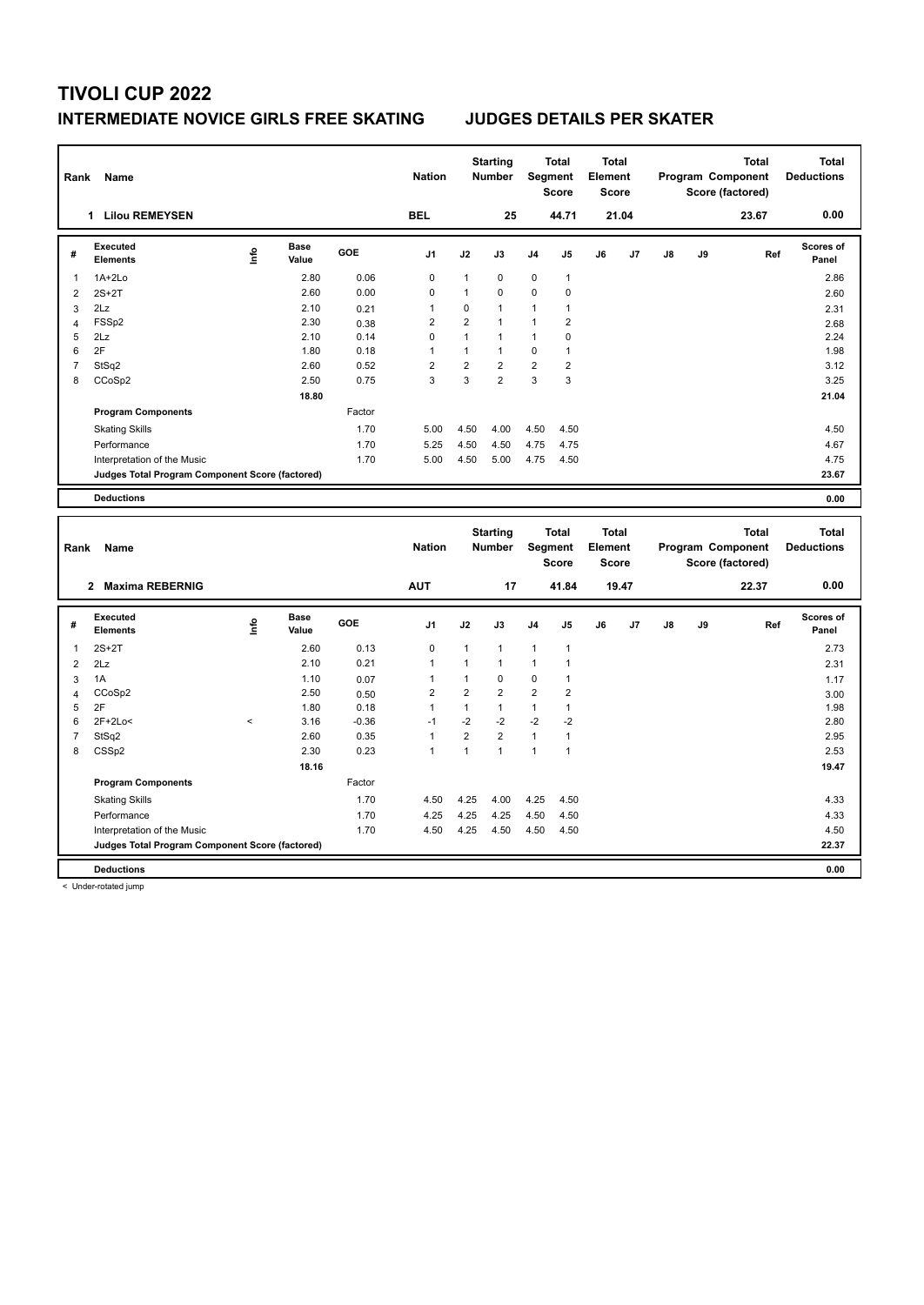## **INTERMEDIATE NOVICE GIRLS FREE SKATING JUDGES DETAILS PER SKATER**

| Rank           | Name                                            |      |                      |         | <b>Nation</b>  |          | <b>Starting</b><br><b>Number</b> | Segment        | <b>Total</b><br><b>Score</b> | <b>Total</b><br>Element<br><b>Score</b> |                |               |    | <b>Total</b><br>Program Component<br>Score (factored) | <b>Total</b><br><b>Deductions</b><br>$-0.50$ |
|----------------|-------------------------------------------------|------|----------------------|---------|----------------|----------|----------------------------------|----------------|------------------------------|-----------------------------------------|----------------|---------------|----|-------------------------------------------------------|----------------------------------------------|
|                | <b>Francesca MIOTTO</b><br>3                    |      |                      |         | <b>ITA</b>     |          | 24                               |                | 40.95                        |                                         | 19.77          |               |    | 21.68                                                 |                                              |
| #              | Executed<br><b>Elements</b>                     | lnfo | <b>Base</b><br>Value | GOE     | J <sub>1</sub> | J2       | J3                               | J <sub>4</sub> | J5                           | J6                                      | J <sub>7</sub> | $\mathsf{J}8$ | J9 | Ref                                                   | <b>Scores of</b><br>Panel                    |
| 1              | 2Aq                                             | q    | 3.30                 | $-0.66$ | $-2$           | $-2$     | $-2$                             | $-2$           | $-2$                         |                                         |                |               |    |                                                       | 2.64                                         |
| 2              | 2F                                              |      | 1.80                 | $-0.90$ | $-5$           | $-5$     | $-5$                             | $-5$           | $-5$                         |                                         |                |               |    |                                                       | 0.90                                         |
| 3              | $2F+2Lo$                                        |      | 3.50                 | 0.12    | -1             |          | 1                                | $\mathbf 0$    | $\mathbf 0$                  |                                         |                |               |    |                                                       | 3.62                                         |
| 4              | 2Lz+2T                                          |      | 3.40                 | 0.00    | 0              | $\Omega$ | $\Omega$                         | $\Omega$       | 0                            |                                         |                |               |    |                                                       | 3.40                                         |
| 5              | FCSSp2                                          |      | 2.30                 | 0.15    | $\Omega$       | 0        | $\mathbf{1}$                     | 1              | 1                            |                                         |                |               |    |                                                       | 2.45                                         |
| 6              | StSq2                                           |      | 2.60                 | 0.35    | $\overline{2}$ |          | $\Omega$                         | 1              | $\overline{2}$               |                                         |                |               |    |                                                       | 2.95                                         |
| $\overline{7}$ | 2S                                              |      | 1.30                 | 0.09    | 0              |          | $\mathbf{1}$                     | $\mathbf 0$    |                              |                                         |                |               |    |                                                       | 1.39                                         |
| 8              | CCoSp2                                          |      | 2.50                 | $-0.08$ | $\overline{1}$ | 0        | $-3$                             | $-2$           | 1                            |                                         |                |               |    |                                                       | 2.42                                         |
|                |                                                 |      | 20.70                |         |                |          |                                  |                |                              |                                         |                |               |    |                                                       | 19.77                                        |
|                | <b>Program Components</b>                       |      |                      | Factor  |                |          |                                  |                |                              |                                         |                |               |    |                                                       |                                              |
|                | <b>Skating Skills</b>                           |      |                      | 1.70    | 4.50           | 4.25     | 3.75                             | 4.00           | 4.50                         |                                         |                |               |    |                                                       | 4.25                                         |
|                | Performance                                     |      |                      | 1.70    | 4.25           | 4.00     | 3.75                             | 4.25           | 4.50                         |                                         |                |               |    |                                                       | 4.17                                         |
|                | Interpretation of the Music                     |      |                      | 1.70    | 4.75           | 4.25     | 4.00                             | 4.00           | 4.75                         |                                         |                |               |    |                                                       | 4.33                                         |
|                | Judges Total Program Component Score (factored) |      |                      |         |                |          |                                  |                |                              |                                         |                |               |    |                                                       | 21.68                                        |
|                | <b>Deductions</b>                               |      | Falls:               | $-0.50$ |                |          |                                  |                |                              |                                         |                |               |    |                                                       | $-0.50$                                      |

q Jump landed on the quarter

| Rank           | Name                                            |   |                      |         | <b>Nation</b>  |          | <b>Starting</b><br><b>Number</b> | Segment        | <b>Total</b><br>Score    | Total<br>Element<br><b>Score</b> |       |               |    | <b>Total</b><br>Program Component<br>Score (factored) | <b>Total</b><br><b>Deductions</b> |
|----------------|-------------------------------------------------|---|----------------------|---------|----------------|----------|----------------------------------|----------------|--------------------------|----------------------------------|-------|---------------|----|-------------------------------------------------------|-----------------------------------|
|                | 4 Lucka BENEDIK                                 |   |                      |         | <b>SLO</b>     |          | 15                               |                | 39.87                    |                                  | 19.05 |               |    | 20.82                                                 | 0.00                              |
| #              | Executed<br><b>Elements</b>                     | ۴ | <b>Base</b><br>Value | GOE     | J <sub>1</sub> | J2       | J3                               | J <sub>4</sub> | J5                       | J6                               | J7    | $\mathsf{J}8$ | J9 | Ref                                                   | <b>Scores of</b><br>Panel         |
| 1              | $2F+2Lo$                                        |   | 3.50                 | 0.00    | 0              | 0        | $-1$                             | 0              | 0                        |                                  |       |               |    |                                                       | 3.50                              |
| 2              | 2Lz                                             |   | 2.10                 | $-0.14$ | $\mathbf 0$    | $-1$     | $-2$                             | $-1$           | 0                        |                                  |       |               |    |                                                       | 1.96                              |
| 3              | CCoSp2                                          |   | 2.50                 | 0.33    | 0              | 1        | $\overline{2}$                   | $\mathbf{1}$   | 2                        |                                  |       |               |    |                                                       | 2.83                              |
| 4              | StSq2                                           |   | 2.60                 | 0.17    | 0              | 0        | 1                                | $\overline{1}$ |                          |                                  |       |               |    |                                                       | 2.77                              |
| 5              | 1A                                              |   | 1.10                 | 0.04    | 0              | 0        | 0                                | $\mathbf{1}$   |                          |                                  |       |               |    |                                                       | 1.14                              |
| 6              | 2S                                              |   | 1.30                 | 0.00    | 0              | $\Omega$ | 0                                | 0              | 0                        |                                  |       |               |    |                                                       | 1.30                              |
| $\overline{7}$ | $2F+2T$                                         |   | 3.10                 | 0.00    | 0              | $\Omega$ | 0                                | $\mathbf 0$    | 0                        |                                  |       |               |    |                                                       | 3.10                              |
| 8              | CSS <sub>p2</sub>                               |   | 2.30                 | 0.15    | $-1$           | 0        | 1                                | $\overline{1}$ | $\overline{\phantom{a}}$ |                                  |       |               |    |                                                       | 2.45                              |
|                |                                                 |   | 18.50                |         |                |          |                                  |                |                          |                                  |       |               |    |                                                       | 19.05                             |
|                | <b>Program Components</b>                       |   |                      | Factor  |                |          |                                  |                |                          |                                  |       |               |    |                                                       |                                   |
|                | <b>Skating Skills</b>                           |   |                      | 1.70    | 4.00           | 3.00     | 4.00                             | 4.25           | 4.25                     |                                  |       |               |    |                                                       | 4.08                              |
|                | Performance                                     |   |                      | 1.70    | 3.50           | 2.50     | 4.25                             | 4.50           | 4.50                     |                                  |       |               |    |                                                       | 4.08                              |
|                | Interpretation of the Music                     |   |                      | 1.70    | 3.75           | 2.75     | 4.50                             | 4.25           | 4.25                     |                                  |       |               |    |                                                       | 4.08                              |
|                | Judges Total Program Component Score (factored) |   |                      |         |                |          |                                  |                |                          |                                  |       |               |    |                                                       | 20.82                             |
|                | <b>Deductions</b>                               |   |                      |         |                |          |                                  |                |                          |                                  |       |               |    |                                                       | 0.00                              |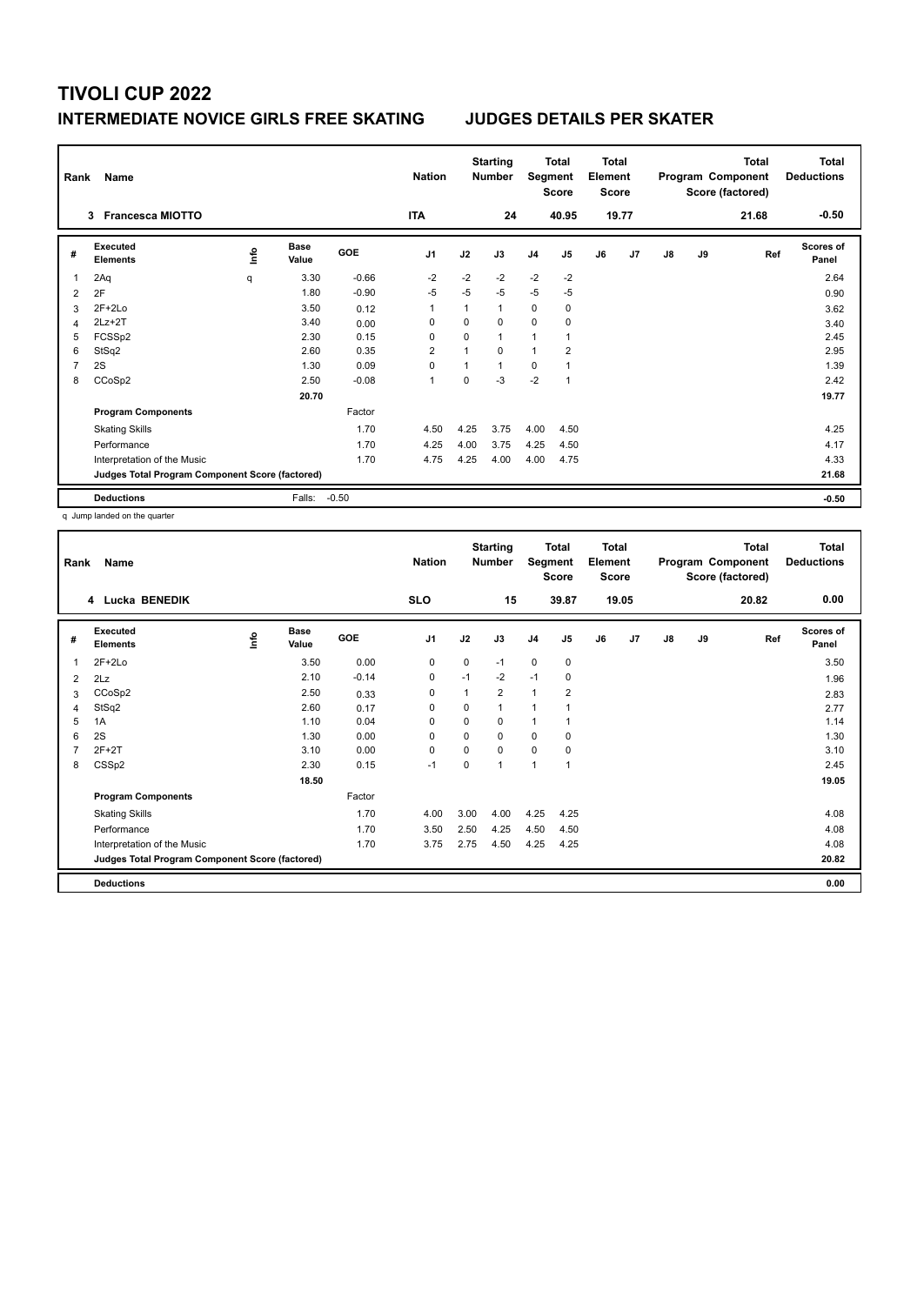## **INTERMEDIATE NOVICE GIRLS FREE SKATING JUDGES DETAILS PER SKATER**

| Rank | Name                                            |              |                      |            | <b>Nation</b>  |          | <b>Starting</b><br><b>Number</b> | Segment        | <b>Total</b><br><b>Score</b> | <b>Total</b><br>Element<br><b>Score</b> |       |    |    | <b>Total</b><br>Program Component<br>Score (factored) | Total<br><b>Deductions</b> |
|------|-------------------------------------------------|--------------|----------------------|------------|----------------|----------|----------------------------------|----------------|------------------------------|-----------------------------------------|-------|----|----|-------------------------------------------------------|----------------------------|
|      | 5 Zoja ZUPANCIC PREVOLSEK                       |              |                      |            | <b>SLO</b>     |          | 14                               |                | 38.51                        |                                         | 17.39 |    |    | 21.12                                                 | 0.00                       |
| #    | Executed<br><b>Elements</b>                     | Info         | <b>Base</b><br>Value | <b>GOE</b> | J <sub>1</sub> | J2       | J3                               | J <sub>4</sub> | J5                           | J6                                      | J7    | J8 | J9 | Ref                                                   | <b>Scores of</b><br>Panel  |
| 1    | 2Lz                                             |              | 2.10                 | 0.00       | 0              | 0        | 0                                | 0              | $\mathbf 0$                  |                                         |       |    |    |                                                       | 2.10                       |
| 2    | $2S+2Tq$                                        | q            | 2.60                 | $-0.26$    | $-2$           | $-2$     | $-3$                             | $-2$           | $-2$                         |                                         |       |    |    |                                                       | 2.34                       |
| 3    | 2F                                              |              | 1.80                 | 0.00       | 0              | 0        | 0                                | 0              | 0                            |                                         |       |    |    |                                                       | 1.80                       |
| 4    | CSS <sub>p2</sub>                               |              | 2.30                 | 0.15       | $\Omega$       | 0        | 1                                | 1              | 2                            |                                         |       |    |    |                                                       | 2.45                       |
| 5    | 2F<                                             | $\prec$      | 1.44                 | $-0.29$    | $-2$           | $-2$     | $-2$                             | $-2$           | $-2$                         |                                         |       |    |    |                                                       | 1.15                       |
| 6    | CCoSp2                                          |              | 2.50                 | 0.00       | $-1$           | $\Omega$ | $\Omega$                         | 0              | 0                            |                                         |       |    |    |                                                       | 2.50                       |
|      | StSq2                                           |              | 2.60                 | 0.26       | 0              | 2        | $\mathbf{1}$                     | 1              |                              |                                         |       |    |    |                                                       | 2.86                       |
| 8    | $1A+2Lo<$                                       | $\checkmark$ | 2.46                 | $-0.27$    | $-2$           | $-2$     | $-2$                             | $-2$           | 0                            |                                         |       |    |    |                                                       | 2.19                       |
|      |                                                 |              | 17.80                |            |                |          |                                  |                |                              |                                         |       |    |    |                                                       | 17.39                      |
|      | <b>Program Components</b>                       |              |                      | Factor     |                |          |                                  |                |                              |                                         |       |    |    |                                                       |                            |
|      | <b>Skating Skills</b>                           |              |                      | 1.70       | 4.25           | 4.25     | 3.75                             | 4.00           | 4.25                         |                                         |       |    |    |                                                       | 4.17                       |
|      | Performance                                     |              |                      | 1.70       | 4.50           | 4.00     | 3.50                             | 3.75           | 4.50                         |                                         |       |    |    |                                                       | 4.08                       |
|      | Interpretation of the Music                     |              |                      | 1.70       | 4.25           | 4.25     | 4.00                             | 4.00           | 4.50                         |                                         |       |    |    |                                                       | 4.17                       |
|      | Judges Total Program Component Score (factored) |              |                      |            |                |          |                                  |                |                              |                                         |       |    |    |                                                       | 21.12                      |
|      | <b>Deductions</b>                               |              |                      |            |                |          |                                  |                |                              |                                         |       |    |    |                                                       | 0.00                       |

< Under-rotated jump q Jump landed on the quarter

| Rank           | Name                                            |         |                      |            | <b>Nation</b>  |      | <b>Starting</b><br><b>Number</b> | Segment        | <b>Total</b><br><b>Score</b> | <b>Total</b><br>Element<br><b>Score</b> |       |               |    | <b>Total</b><br>Program Component<br>Score (factored) | <b>Total</b><br><b>Deductions</b> |
|----------------|-------------------------------------------------|---------|----------------------|------------|----------------|------|----------------------------------|----------------|------------------------------|-----------------------------------------|-------|---------------|----|-------------------------------------------------------|-----------------------------------|
|                | Sofia TRIDELLO<br>6                             |         |                      |            | <b>ITA</b>     |      | 6                                |                | 37.24                        |                                         | 17.41 |               |    | 19.83                                                 | 0.00                              |
| #              | Executed<br><b>Elements</b>                     | lnfo    | <b>Base</b><br>Value | <b>GOE</b> | J <sub>1</sub> | J2   | J3                               | J <sub>4</sub> | J5                           | J6                                      | J7    | $\mathsf{J}8$ | J9 | Ref                                                   | <b>Scores of</b><br>Panel         |
| 1              | 2F+2Lo<                                         | $\prec$ | 3.16                 | $-0.36$    | $-1$           | $-2$ | $-2$                             | $-2$           | $-2$                         |                                         |       |               |    |                                                       | 2.80                              |
| 2              | 2Aq                                             | q       | 3.30                 | $-1.21$    | -3             | $-2$ | $-5$                             | $-5$           | $-3$                         |                                         |       |               |    |                                                       | 2.09                              |
| 3              | 2A<                                             | $\prec$ | 2.64                 | $-1.06$    | -4             | $-2$ | $-5$                             | $-5$           | $-3$                         |                                         |       |               |    |                                                       | 1.58                              |
| $\overline{4}$ | FCSSp2                                          |         | 2.30                 | 0.23       | $-2$           | 1    | 1                                | 1              | 1                            |                                         |       |               |    |                                                       | 2.53                              |
| 5              | $2$ Lze+ $2$ T<                                 | $\prec$ | 2.72                 | $-0.67$    | $-4$           | $-4$ | $-4$                             | $-4$           | $-2$                         |                                         |       |               |    |                                                       | 2.05                              |
| 6              | 2S                                              |         | 1.30                 | 0.04       | $\mathbf 0$    | 0    | 1                                | $\mathbf{1}$   | 0                            |                                         |       |               |    |                                                       | 1.34                              |
| 7              | StSq2                                           |         | 2.60                 | 0.17       | $-1$           | 1    | 1                                | 0              | 1                            |                                         |       |               |    |                                                       | 2.77                              |
| 8              | CCoSp2                                          |         | 2.50                 | $-0.25$    | $-2$           | 1    | $-1$                             | $-1$           | $-1$                         |                                         |       |               |    |                                                       | 2.25                              |
|                |                                                 |         | 20.52                |            |                |      |                                  |                |                              |                                         |       |               |    |                                                       | 17.41                             |
|                | <b>Program Components</b>                       |         |                      | Factor     |                |      |                                  |                |                              |                                         |       |               |    |                                                       |                                   |
|                | <b>Skating Skills</b>                           |         |                      | 1.70       | 3.50           | 3.75 | 4.00                             | 4.00           | 3.75                         |                                         |       |               |    |                                                       | 3.83                              |
|                | Performance                                     |         |                      | 1.70       | 3.25           | 3.75 | 4.00                             | 4.00           | 4.00                         |                                         |       |               |    |                                                       | 3.92                              |
|                | Interpretation of the Music                     |         |                      | 1.70       | 3.50           | 4.00 | 4.25                             | 3.75           | 4.00                         |                                         |       |               |    |                                                       | 3.92                              |
|                | Judges Total Program Component Score (factored) |         |                      |            |                |      |                                  |                |                              |                                         |       |               |    |                                                       | 19.83                             |
|                | <b>Deductions</b>                               |         |                      |            |                |      |                                  |                |                              |                                         |       |               |    |                                                       | 0.00                              |

< Under-rotated jump e Wrong edge q Jump landed on the quarter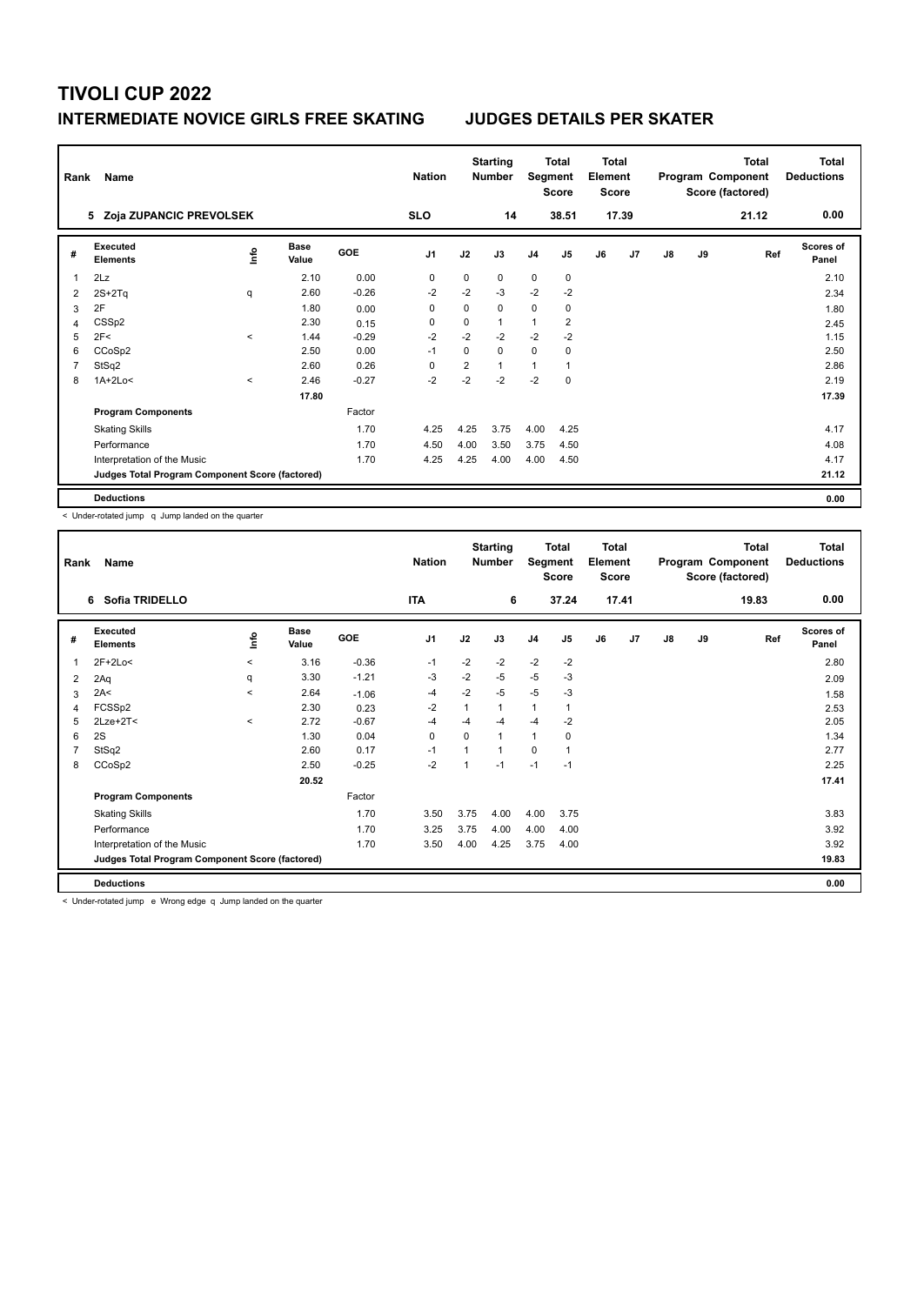## **INTERMEDIATE NOVICE GIRLS FREE SKATING JUDGES DETAILS PER SKATER**

| Rank | Name                                            |      |                      |         | <b>Nation</b>  |              | <b>Starting</b><br><b>Number</b> | Segment        | Total<br><b>Score</b> | <b>Total</b><br>Element<br><b>Score</b> |                |               |    | <b>Total</b><br>Program Component<br>Score (factored) | Total<br><b>Deductions</b> |
|------|-------------------------------------------------|------|----------------------|---------|----------------|--------------|----------------------------------|----------------|-----------------------|-----------------------------------------|----------------|---------------|----|-------------------------------------------------------|----------------------------|
|      | 7 June SUY                                      |      |                      |         | <b>BEL</b>     |              | 13                               |                | 36.86                 |                                         | 17.65          |               |    | 19.71                                                 | $-0.50$                    |
| #    | <b>Executed</b><br><b>Elements</b>              | ١nfo | <b>Base</b><br>Value | GOE     | J <sub>1</sub> | J2           | J3                               | J <sub>4</sub> | J <sub>5</sub>        | J6                                      | J <sub>7</sub> | $\mathsf{J}8$ | J9 | Ref                                                   | <b>Scores of</b><br>Panel  |
| 1    | $2Lz!+2T$                                       |      | 3.40                 | $-0.56$ | $-2$           | $-3$         | $-3$                             | $-2$           | $-3$                  |                                         |                |               |    |                                                       | 2.84                       |
| 2    | 2F                                              |      | 1.80                 | $-0.90$ | $-5$           | $-5$         | $-5$                             | $-5$           | $-5$                  |                                         |                |               |    |                                                       | 0.90                       |
| 3    | CSS <sub>p2</sub>                               |      | 2.30                 | 0.23    | 0              | 1            | 1                                | 1              |                       |                                         |                |               |    |                                                       | 2.53                       |
| 4    | 2S                                              |      | 1.30                 | $-0.26$ | 0              | $-2$         | $-2$                             | $-2$           | $-2$                  |                                         |                |               |    |                                                       | 1.04                       |
| 5    | 2Lz                                             |      | 2.10                 | 0.00    | $\Omega$       | $\Omega$     | $\mathbf{1}$                     | 0              | 0                     |                                         |                |               |    |                                                       | 2.10                       |
| 6    | $1A+2Lo$                                        |      | 2.80                 | $-0.17$ | $-1$           | $-1$         | $-1$                             | $-2$           | $-1$                  |                                         |                |               |    |                                                       | 2.63                       |
|      | StSq2                                           |      | 2.60                 | 0.26    | $\Omega$       | $\mathbf{1}$ | $\mathbf{1}$                     | 1              |                       |                                         |                |               |    |                                                       | 2.86                       |
| 8    | CCoSp2                                          |      | 2.50                 | 0.25    | 1              |              | 0                                | 1              | $\overline{1}$        |                                         |                |               |    |                                                       | 2.75                       |
|      |                                                 |      | 18.80                |         |                |              |                                  |                |                       |                                         |                |               |    |                                                       | 17.65                      |
|      | <b>Program Components</b>                       |      |                      | Factor  |                |              |                                  |                |                       |                                         |                |               |    |                                                       |                            |
|      | <b>Skating Skills</b>                           |      |                      | 1.70    | 4.25           | 3.25         | 3.50                             | 3.75           | 3.75                  |                                         |                |               |    |                                                       | 3.67                       |
|      | Performance                                     |      |                      | 1.70    | 3.75           | 3.50         | 3.75                             | 3.75           | 4.25                  |                                         |                |               |    |                                                       | 3.75                       |
|      | Interpretation of the Music                     |      |                      | 1.70    | 4.25           | 3.50         | 4.00                             | 4.25           | 4.25                  |                                         |                |               |    |                                                       | 4.17                       |
|      | Judges Total Program Component Score (factored) |      |                      |         |                |              |                                  |                |                       |                                         |                |               |    |                                                       | 19.71                      |
|      | <b>Deductions</b>                               |      | Falls:               | $-0.50$ |                |              |                                  |                |                       |                                         |                |               |    |                                                       | $-0.50$                    |

! Not clear edge

| Rank           | Name                                            |      |                      |            | <b>Nation</b>  |              | <b>Starting</b><br><b>Number</b> | Segment        | Total<br><b>Score</b> | <b>Total</b><br>Element<br><b>Score</b> |       |               |    | <b>Total</b><br>Program Component<br>Score (factored) | <b>Total</b><br><b>Deductions</b> |
|----------------|-------------------------------------------------|------|----------------------|------------|----------------|--------------|----------------------------------|----------------|-----------------------|-----------------------------------------|-------|---------------|----|-------------------------------------------------------|-----------------------------------|
|                | <b>Tara PLAHUTAR</b><br>8                       |      |                      |            | <b>CRO</b>     |              | 18                               |                | 35.70                 |                                         | 16.28 |               |    | 19.42                                                 | 0.00                              |
| #              | Executed<br><b>Elements</b>                     | lnfo | <b>Base</b><br>Value | <b>GOE</b> | J <sub>1</sub> | J2           | J3                               | J <sub>4</sub> | J <sub>5</sub>        | J6                                      | J7    | $\mathsf{J}8$ | J9 | Ref                                                   | Scores of<br>Panel                |
| 1              | $2F+2Lo$                                        |      | 3.50                 | $-0.24$    | $-1$           | $-2$         | $-1$                             | $-2$           | $-1$                  |                                         |       |               |    |                                                       | 3.26                              |
| 2              | $2Lz+2T<<$                                      | <<   | 2.50                 | $-0.70$    | $-2$           | $-4$         | $-3$                             | $-3$           | $-4$                  |                                         |       |               |    |                                                       | 1.80                              |
| 3              | CSS <sub>p2</sub>                               |      | 2.30                 | 0.38       | $-3$           | $\mathbf{1}$ | $\overline{2}$                   | $\overline{2}$ | 2                     |                                         |       |               |    |                                                       | 2.68                              |
| $\overline{4}$ | 1A                                              |      | 1.10                 | 0.00       | $-1$           | 0            | 0                                | $\mathbf{1}$   | 0                     |                                         |       |               |    |                                                       | 1.10                              |
| 5              | StSq1                                           |      | 1.80                 | 0.12       | 0              | 0            | 1                                | $\mathbf{1}$   |                       |                                         |       |               |    |                                                       | 1.92                              |
| 6              | 2F                                              |      | 1.80                 | 0.00       | 0              | $\mathbf 0$  | 0                                | $\mathbf 0$    | 0                     |                                         |       |               |    |                                                       | 1.80                              |
| $\overline{7}$ | 2S                                              |      | 1.30                 | 0.00       | 0              | 0            | $\mathbf{1}$                     | 0              | 0                     |                                         |       |               |    |                                                       | 1.30                              |
| 8              | CCoSp2                                          |      | 2.50                 | $-0.08$    | $\mathbf 0$    | 0            | $-1$                             | $-1$           | 1                     |                                         |       |               |    |                                                       | 2.42                              |
|                |                                                 |      | 16.80                |            |                |              |                                  |                |                       |                                         |       |               |    |                                                       | 16.28                             |
|                | <b>Program Components</b>                       |      |                      | Factor     |                |              |                                  |                |                       |                                         |       |               |    |                                                       |                                   |
|                | <b>Skating Skills</b>                           |      |                      | 1.70       | 3.75           | 3.50         | 3.75                             | 3.75           | 4.25                  |                                         |       |               |    |                                                       | 3.75                              |
|                | Performance                                     |      |                      | 1.70       | 3.50           | 3.50         | 3.75                             | 3.75           | 4.50                  |                                         |       |               |    |                                                       | 3.67                              |
|                | Interpretation of the Music                     |      |                      | 1.70       | 3.75           | 3.75         | 4.25                             | 4.00           | 4.50                  |                                         |       |               |    |                                                       | 4.00                              |
|                | Judges Total Program Component Score (factored) |      |                      |            |                |              |                                  |                |                       |                                         |       |               |    |                                                       | 19.42                             |
|                | <b>Deductions</b>                               |      |                      |            |                |              |                                  |                |                       |                                         |       |               |    |                                                       | 0.00                              |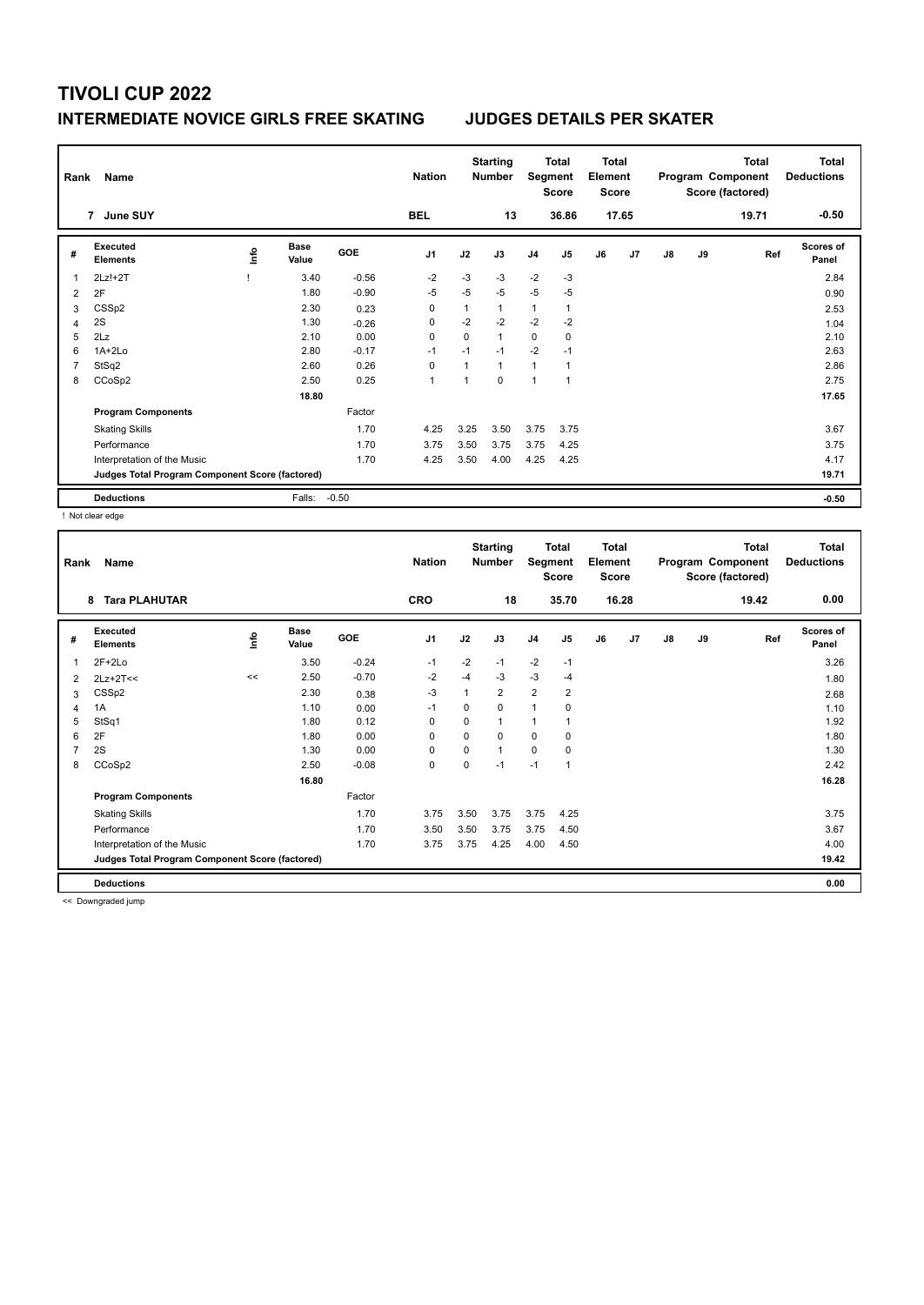## **INTERMEDIATE NOVICE GIRLS FREE SKATING JUDGES DETAILS PER SKATER**

| Rank           | Name<br>Laura HECKOVA<br>9                      |             |                      |         | <b>Nation</b><br><b>SVK</b> |                | <b>Starting</b><br><b>Number</b><br>$\mathbf{2}$ | Segment        | <b>Total</b><br><b>Score</b><br>35.31 | <b>Total</b><br>Element<br>Score | 16.33          |               |    | <b>Total</b><br>Program Component<br>Score (factored)<br>19.98 | Total<br><b>Deductions</b><br>$-1.00$ |
|----------------|-------------------------------------------------|-------------|----------------------|---------|-----------------------------|----------------|--------------------------------------------------|----------------|---------------------------------------|----------------------------------|----------------|---------------|----|----------------------------------------------------------------|---------------------------------------|
|                |                                                 |             |                      |         |                             |                |                                                  |                |                                       |                                  |                |               |    |                                                                |                                       |
| #              | Executed<br><b>Elements</b>                     | <b>Info</b> | <b>Base</b><br>Value | GOE     | J <sub>1</sub>              | J2             | J3                                               | J <sub>4</sub> | J <sub>5</sub>                        | J6                               | J <sub>7</sub> | $\mathsf{J}8$ | J9 | Ref                                                            | <b>Scores of</b><br>Panel             |
| 1              | 2Lz+2Lo                                         |             | 3.80                 | $-1.05$ | $-5$                        | $-5$           | $-5$                                             | $-5$           | $-5$                                  |                                  |                |               |    |                                                                | 2.75                                  |
| 2              | 2F+SEQ+2T*                                      | $\star$     | 1.44                 | $-0.90$ | $-5$                        | $-5$           | $-5$                                             | $-5$           | $-5$                                  |                                  |                |               |    |                                                                | 0.54                                  |
| 3              | 1A                                              |             | 1.10                 | 0.11    | $\overline{2}$              |                | $\mathbf{1}$                                     | $\mathbf{1}$   | 1                                     |                                  |                |               |    |                                                                | 1.21                                  |
| 4              | 2Lz                                             |             | 2.10                 | 0.21    | $\overline{2}$              |                | $\mathbf{1}$                                     | $\mathbf{1}$   |                                       |                                  |                |               |    |                                                                | 2.31                                  |
| 5              | FCCSp2                                          |             | 2.30                 | 0.31    | 1                           | 2              | $\mathbf{1}$                                     | $\mathbf{1}$   | $\overline{2}$                        |                                  |                |               |    |                                                                | 2.61                                  |
| 6              | StSq2                                           |             | 2.60                 | 0.26    | 0                           |                | $\mathbf 1$                                      | 1              |                                       |                                  |                |               |    |                                                                | 2.86                                  |
| $\overline{7}$ | 2S                                              |             | 1.30                 | 0.00    | $\Omega$                    | 0              | $\Omega$                                         | $\Omega$       | 0                                     |                                  |                |               |    |                                                                | 1.30                                  |
| 8              | CCoSp2                                          |             | 2.50                 | 0.25    | $\overline{1}$              | $\overline{2}$ | $\Omega$                                         | 1              | 1                                     |                                  |                |               |    |                                                                | 2.75                                  |
|                |                                                 |             | 17.14                |         |                             |                |                                                  |                |                                       |                                  |                |               |    |                                                                | 16.33                                 |
|                | <b>Program Components</b>                       |             |                      | Factor  |                             |                |                                                  |                |                                       |                                  |                |               |    |                                                                |                                       |
|                | <b>Skating Skills</b>                           |             |                      | 1.70    | 4.25                        | 4.25           | 3.75                                             | 4.00           | 4.00                                  |                                  |                |               |    |                                                                | 4.08                                  |
|                | Performance                                     |             |                      | 1.70    | 3.75                        | 3.75           | 3.50                                             | 3.50           | 3.75                                  |                                  |                |               |    |                                                                | 3.67                                  |
|                | Interpretation of the Music                     |             |                      | 1.70    | 4.25                        | 4.00           | 4.00                                             | 3.75           | 4.00                                  |                                  |                |               |    |                                                                | 4.00                                  |
|                | Judges Total Program Component Score (factored) |             |                      |         |                             |                |                                                  |                |                                       |                                  |                |               |    |                                                                | 19.98                                 |
|                | <b>Deductions</b>                               |             | Falls: -1.00         |         |                             |                |                                                  |                |                                       |                                  |                |               |    |                                                                | $-1.00$                               |

\* Invalid element

| Rank | Name                                            |    |                      |         | <b>Nation</b>  |          | <b>Starting</b><br><b>Number</b> | Segment        | <b>Total</b><br><b>Score</b> | <b>Total</b><br>Element<br><b>Score</b> |       |               |    | <b>Total</b><br>Program Component<br>Score (factored) | <b>Total</b><br><b>Deductions</b> |
|------|-------------------------------------------------|----|----------------------|---------|----------------|----------|----------------------------------|----------------|------------------------------|-----------------------------------------|-------|---------------|----|-------------------------------------------------------|-----------------------------------|
| 10   | Lucrezia GRIGOLETTO                             |    |                      |         | <b>ITA</b>     |          | 22                               |                | 34.53                        |                                         | 15.13 |               |    | 19.40                                                 | 0.00                              |
| #    | Executed<br><b>Elements</b>                     | ۴  | <b>Base</b><br>Value | GOE     | J <sub>1</sub> | J2       | J3                               | J <sub>4</sub> | J5                           | J6                                      | J7    | $\mathsf{J}8$ | J9 | Ref                                                   | <b>Scores of</b><br>Panel         |
| 1    | 2F+2Lo<<                                        | << | 2.30                 | $-0.90$ | $-5$           | $-4$     | $-5$                             | $-5$           | $-5$                         |                                         |       |               |    |                                                       | 1.40                              |
| 2    | 2A<<                                            | << | 1.10                 | $-0.48$ | -4             | -4       | $-5$                             | $-5$           | $-4$                         |                                         |       |               |    |                                                       | 0.62                              |
| 3    | CCoSp2                                          |    | 2.50                 | $-0.17$ | $-2$           | $\Omega$ | $-1$                             | $-1$           | 0                            |                                         |       |               |    |                                                       | 2.33                              |
| 4    | 2Lo+1A+SEQ                                      |    | 2.24                 | 0.00    | 0              | 0        | 0                                | 0              | 0                            |                                         |       |               |    |                                                       | 2.24                              |
| 5    | 2S                                              |    | 1.30                 | 0.00    | 0              | $\Omega$ | $\Omega$                         | $\mathbf 0$    | 0                            |                                         |       |               |    |                                                       | 1.30                              |
| 6    | 2Lz                                             |    | 2.10                 | 0.00    | 0              | 0        | 0                                | $\mathbf 0$    | 0                            |                                         |       |               |    |                                                       | 2.10                              |
| 7    | StSq2                                           |    | 2.60                 | 0.09    | $-1$           | 0        | 0                                | $\mathbf{1}$   | 1                            |                                         |       |               |    |                                                       | 2.69                              |
| 8    | CSS <sub>p2</sub>                               |    | 2.30                 | 0.15    | $\mathbf 0$    | 1        | 1                                | $\mathbf 0$    | 1                            |                                         |       |               |    |                                                       | 2.45                              |
|      |                                                 |    | 16.44                |         |                |          |                                  |                |                              |                                         |       |               |    |                                                       | 15.13                             |
|      | <b>Program Components</b>                       |    |                      | Factor  |                |          |                                  |                |                              |                                         |       |               |    |                                                       |                                   |
|      | <b>Skating Skills</b>                           |    |                      | 1.70    | 3.75           | 4.00     | 3.50                             | 3.75           | 4.00                         |                                         |       |               |    |                                                       | 3.83                              |
|      | Performance                                     |    |                      | 1.70    | 3.75           | 3.75     | 3.50                             | 4.00           | 4.00                         |                                         |       |               |    |                                                       | 3.83                              |
|      | Interpretation of the Music                     |    |                      | 1.70    | 3.50           | 4.00     | 3.50                             | 3.75           | 4.00                         |                                         |       |               |    |                                                       | 3.75                              |
|      | Judges Total Program Component Score (factored) |    |                      |         |                |          |                                  |                |                              |                                         |       |               |    |                                                       | 19.40                             |
|      | <b>Deductions</b>                               |    |                      |         |                |          |                                  |                |                              |                                         |       |               |    |                                                       | 0.00                              |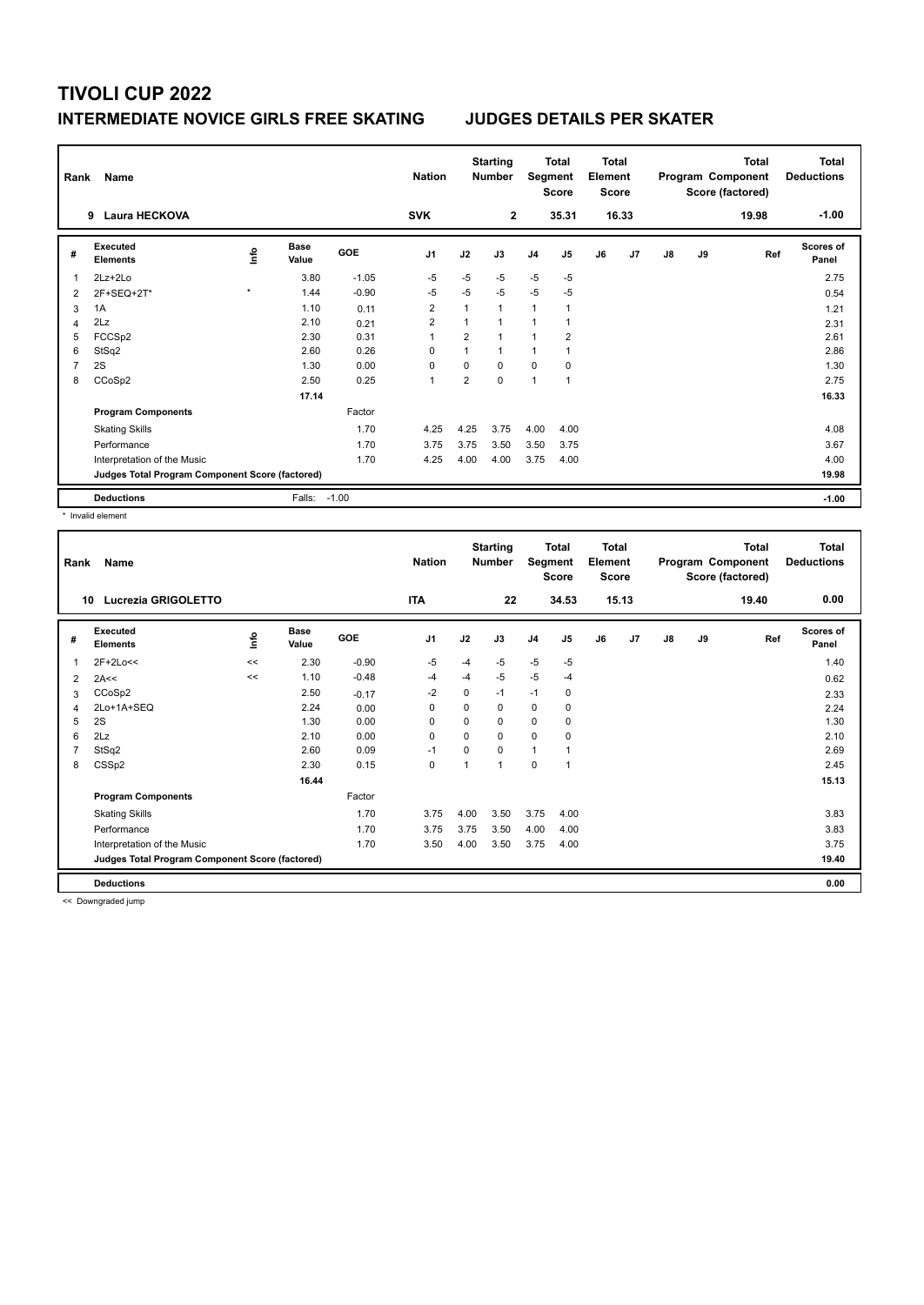## **INTERMEDIATE NOVICE GIRLS FREE SKATING JUDGES DETAILS PER SKATER**

| Rank           | Name                                            |      |                      |         | <b>Nation</b> |              | <b>Starting</b><br><b>Number</b> | Segment      | <b>Total</b><br><b>Score</b> | <b>Total</b><br>Element<br><b>Score</b> |       |    |    | <b>Total</b><br>Program Component<br>Score (factored) |     | <b>Total</b><br><b>Deductions</b> |
|----------------|-------------------------------------------------|------|----------------------|---------|---------------|--------------|----------------------------------|--------------|------------------------------|-----------------------------------------|-------|----|----|-------------------------------------------------------|-----|-----------------------------------|
|                | 11 Maria SCOTTI                                 |      |                      |         | <b>ITA</b>    |              | 23                               |              | 34.32                        |                                         | 15.48 |    |    | 18.84                                                 |     | 0.00                              |
| #              | <b>Executed</b><br><b>Elements</b>              | lnfo | <b>Base</b><br>Value | GOE     | J1            | J2           | J3                               | J4           | J5                           | J6                                      | J7    | J8 | J9 |                                                       | Ref | Scores of<br>Panel                |
| $\mathbf{1}$   | 2Lo                                             |      | 1.70                 | 0.00    | $\mathbf 0$   | $\mathbf 0$  | $\mathbf 0$                      | $\mathbf{1}$ | $-1$                         |                                         |       |    |    |                                                       |     | 1.70                              |
| $\overline{2}$ | 2S                                              |      | 1.30                 | $-0.35$ | $-1$          | $-3$         | -3                               | $-2$         | -3                           |                                         |       |    |    |                                                       |     | 0.95                              |
| 3              | 2Lz                                             |      | 2.10                 | $-0.49$ | $-3$          | $-1$         | $-2$                             | $-2$         | $-3$                         |                                         |       |    |    |                                                       |     | 1.61                              |
| $\overline{4}$ | CCoSp2                                          |      | 2.50                 | 0.33    | $\mathbf 0$   | $\mathbf{1}$ | 2                                | 2            | $\mathbf{1}$                 |                                         |       |    |    |                                                       |     | 2.83                              |
| 5              | StSq2                                           |      | 2.60                 | 0.00    | 0             | $\mathbf{1}$ | $\mathbf 0$                      | 0            | $\mathbf 0$                  |                                         |       |    |    |                                                       |     | 2.60                              |
| 6              | 1A+2Lo                                          |      | 2.80                 | 0.00    | 0             | 0            | $\mathbf 0$                      | 0            | $\pmb{0}$                    |                                         |       |    |    |                                                       |     | 2.80                              |
| $\overline{7}$ | 2F                                              |      | 1.80                 | $-0.24$ | $-2$          | $-1$         | $\mathbf 0$                      | $-1$         | $-2$                         |                                         |       |    |    |                                                       |     | 1.56                              |
| 8              | CSSp1V                                          |      | 1.43                 | 0.00    | $-1$          | 0            | $\mathbf{1}$                     | 0            | $\mathbf 0$                  |                                         |       |    |    |                                                       |     | 1.43                              |
|                |                                                 |      | 16.23                |         |               |              |                                  |              |                              |                                         |       |    |    |                                                       |     | 15.48                             |
|                | <b>Program Components</b>                       |      |                      | Factor  |               |              |                                  |              |                              |                                         |       |    |    |                                                       |     |                                   |
|                | <b>Skating Skills</b>                           |      |                      | 1.70    | 4.00          | 4.00         | 3.75                             | 3.75         | 3.75                         |                                         |       |    |    |                                                       |     | 3.83                              |
|                | Performance                                     |      |                      | 1.70    | 3.75          | 3.75         | 3.50                             | 3.75         | 3.50                         |                                         |       |    |    |                                                       |     | 3.67                              |
|                | Interpretation of the Music                     |      |                      | 1.70    | 3.75          | 4.00         | 3.50                             | 3.50         | 3.50                         |                                         |       |    |    |                                                       |     | 3.58                              |
|                | Judges Total Program Component Score (factored) |      |                      |         |               |              |                                  |              |                              |                                         |       |    |    |                                                       |     | 18.84                             |
|                | <b>Deductions</b>                               |      |                      |         |               |              |                                  |              |                              |                                         |       |    |    |                                                       |     | 0.00                              |
|                |                                                 |      |                      |         |               |              |                                  |              |                              |                                         |       |    |    |                                                       |     |                                   |
|                |                                                 |      |                      |         |               |              |                                  |              |                              |                                         |       |    |    |                                                       |     |                                   |
| Rank           | Name                                            |      |                      |         | <b>Nation</b> |              | <b>Starting</b><br><b>Number</b> |              | <b>Total</b><br>Segment      | <b>Total</b><br>Element                 |       |    |    | <b>Total</b><br>Program Component                     |     | <b>Total</b><br><b>Deductions</b> |
|                |                                                 |      |                      |         |               |              |                                  |              | <b>Score</b>                 | <b>Score</b>                            |       |    |    | Score (factored)                                      |     |                                   |
|                | 12 Maria CESANA                                 |      |                      |         | <b>ITA</b>    |              | 8                                |              | 33.57                        |                                         | 15.79 |    |    | 18.28                                                 |     | $-0.50$                           |
|                | <b>Executed</b>                                 |      | <b>Base</b>          | GOE     |               |              |                                  |              |                              |                                         |       |    |    |                                                       |     | <b>Scores of</b>                  |
| #              | <b>Elements</b>                                 | lnfo | Value                |         | J1            | J2           | J3                               | J4           | J5                           | J6                                      | J7    | J8 | J9 |                                                       | Ref | Panel                             |
| $\mathbf{1}$   | 2A<<                                            | <<   | 1.10                 | $-0.55$ | $-5$          | $-5$         | $-5$                             | $-5$         | $-5$                         |                                         |       |    |    |                                                       |     | 0.55                              |
| $\overline{2}$ | 2Lz                                             |      | 2.10                 | $-0.42$ | $-2$          | $-2$         | $-2$                             | $-2$         | $-3$                         |                                         |       |    |    |                                                       |     | 1.68                              |
| 3              | $2F+2T$                                         |      | 3.10                 | 0.06    | 0             | $\mathbf{1}$ | 0                                | $\mathbf{1}$ | $\pmb{0}$                    |                                         |       |    |    |                                                       |     | 3.16                              |
| $\overline{4}$ | $2S+2T$                                         |      | 2.60                 | $-0.04$ | 0             | 0            | $-1$                             | 0            | $-1$                         |                                         |       |    |    |                                                       |     | 2.56                              |
| 5              | CSSp2V                                          |      | 1.73                 | 0.00    | $-1$          | $\Omega$     | $\Omega$                         | 0            | $\mathbf{1}$                 |                                         |       |    |    |                                                       |     | 1.73                              |
| 6              | StSq1                                           |      | 1.80                 | $-0.06$ | $-1$          | 1            | $-1$                             | 0            | $\mathbf 0$                  |                                         |       |    |    |                                                       |     | 1.74                              |
| $\overline{7}$ | 2Lo                                             |      | 1.70                 | 0.00    | $\mathbf 0$   | 0            | $\mathbf 0$                      | 0            | $\mathbf 0$                  |                                         |       |    |    |                                                       |     | 1.70                              |
| 8              | CCoSp2                                          |      | 2.50                 | 0.17    | $-1$          | 1            | $\mathbf{1}$                     | 0            | $\mathbf{1}$                 |                                         |       |    |    |                                                       |     | 2.67                              |
|                |                                                 |      | 16.63                |         |               |              |                                  |              |                              |                                         |       |    |    |                                                       |     | 15.79                             |
|                | <b>Program Components</b>                       |      |                      | Factor  |               |              |                                  |              |                              |                                         |       |    |    |                                                       |     |                                   |
|                | <b>Skating Skills</b>                           |      |                      | 1.70    | 3.75          | 4.00         | 3.50                             | 3.50         | 3.75                         |                                         |       |    |    |                                                       |     | 3.67                              |
|                | Performance                                     |      |                      | 1.70    | 3.50          | 4.00         | 3.25                             | 3.50         | 3.50                         |                                         |       |    |    |                                                       |     | 3.50                              |
|                | Interpretation of the Music                     |      |                      | 1.70    | 3.50          | 4.25         | 3.25                             | 3.75         | 3.50                         |                                         |       |    |    |                                                       |     | 3.58                              |
|                | Judges Total Program Component Score (factored) |      |                      |         |               |              |                                  |              |                              |                                         |       |    |    |                                                       |     | 18.28                             |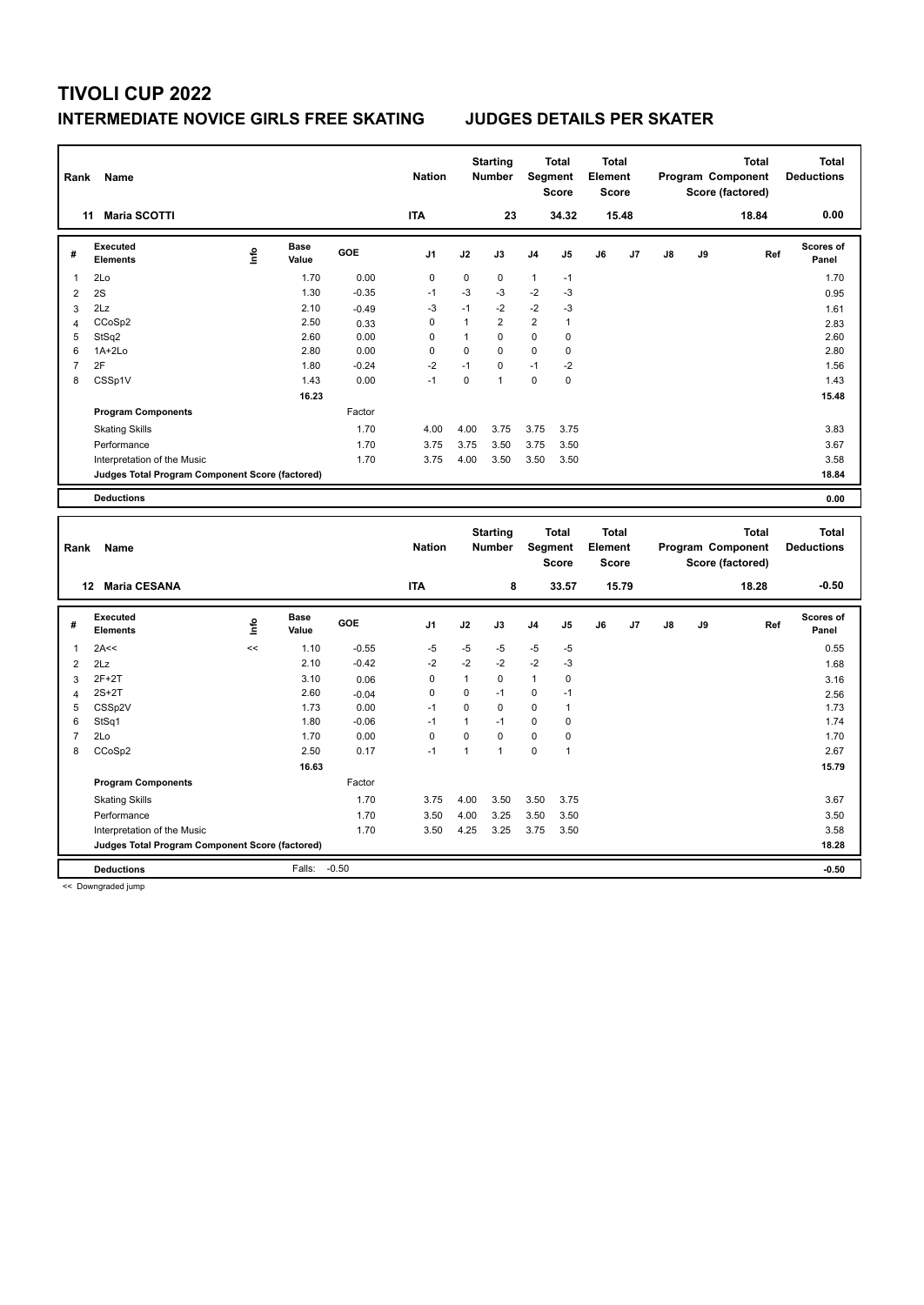## **INTERMEDIATE NOVICE GIRLS FREE SKATING JUDGES DETAILS PER SKATER**

| <b>ITA</b><br>1<br>32.84<br>13 Daria TROI<br>14.77<br><b>Executed</b><br><b>Base</b><br>lnfo<br>GOE<br>J7<br>#<br>J1<br>J2<br>J3<br>J4<br>J5<br>J6<br><b>Elements</b><br>Value | $-0.50$<br>18.57                       |
|--------------------------------------------------------------------------------------------------------------------------------------------------------------------------------|----------------------------------------|
|                                                                                                                                                                                |                                        |
|                                                                                                                                                                                | Scores of<br>J8<br>J9<br>Ref<br>Panel  |
| 2.80<br>0.00<br>$\mathbf 0$<br>$\mathbf 0$<br>0<br>0<br>$\mathbf 0$<br>$1A+2Lo$<br>$\mathbf{1}$                                                                                | 2.80                                   |
| $-2$<br>3.40<br>$-0.21$<br>0<br>$-1$<br>$-1$<br>$-1$<br>$\overline{2}$<br>$2Lz+2T$                                                                                             | 3.19                                   |
| $-5$<br>2F<br>1.80<br>$-5$<br>$-5$<br>$-5$<br>3<br>-5<br>$-0.90$                                                                                                               | 0.90                                   |
| $-2$<br>0<br>$\mathbf 0$<br>0<br>$\pmb{0}$<br>FCSSp2<br>2.30<br>0.00<br>$\overline{4}$                                                                                         | 2.30                                   |
| $-1$<br>$\mathbf{1}$<br>$\mathbf 0$<br>5<br>StSq1<br>1.80<br>0<br>$\mathbf{1}$<br>0.06                                                                                         | 1.86                                   |
| $-5$<br>6<br>1F<br>0<br>$\mathbf 0$<br>0<br>$-1$<br>0.50<br>$-0.02$                                                                                                            | 0.48                                   |
| 0<br>$\overline{7}$<br>2S<br>1.30<br>0.00<br>0<br>$\mathbf 0$<br>$-1$<br>1                                                                                                     | 1.30                                   |
| 8<br>$-1$<br>0<br>$\mathbf 0$<br>$\mathbf{1}$<br>CCoSp2V<br>1.88<br>0.06<br>$\mathbf{1}$                                                                                       | 1.94                                   |
| 15.78                                                                                                                                                                          | 14.77                                  |
| <b>Program Components</b><br>Factor                                                                                                                                            |                                        |
| 1.70<br>2.50<br>3.50<br>3.75<br>3.75<br>4.00<br><b>Skating Skills</b>                                                                                                          | 3.67                                   |
| 1.70<br>2.00<br>3.50<br>3.50<br>3.50<br>4.25<br>Performance                                                                                                                    | 3.50                                   |
| 1.70<br>4.25<br>2.25<br>3.75<br>3.75<br>3.75<br>Interpretation of the Music                                                                                                    | 3.75                                   |
| Judges Total Program Component Score (factored)                                                                                                                                | 18.57                                  |
| $-0.50$<br>Falls:<br><b>Deductions</b>                                                                                                                                         | $-0.50$                                |
| <b>Starting</b><br>Total<br><b>Total</b>                                                                                                                                       | <b>Total</b><br><b>Total</b>           |
| <b>Nation</b><br>Segment<br>Element<br><b>Number</b><br>Rank<br>Name                                                                                                           | Program Component<br><b>Deductions</b> |
| <b>Score</b><br><b>Score</b>                                                                                                                                                   | Score (factored)                       |
| 14 Lana SKALICKI<br><b>SLO</b><br>11<br>32.66<br>15.67                                                                                                                         | $-1.00$<br>17.99                       |
| <b>Executed</b><br><b>Base</b><br>GOE<br>J1<br>J2<br>J6<br>J7<br>J3<br>J4<br>J5<br>#                                                                                           | <b>Scores of</b><br>J9<br>Ref<br>J8    |
| lnfo<br><b>Elements</b><br>Value                                                                                                                                               | Panel                                  |
| $-1.32$<br>2Aq<br>3.30<br>$-5$<br>$-4$<br>$-5$<br>$-3$<br>$-3$<br>$\mathbf{1}$<br>q                                                                                            | 1.98                                   |
| $-2$<br>2.30<br>0.00<br>0<br>0<br>0<br>$\pmb{0}$<br>$\overline{2}$<br>FSS <sub>p2</sub>                                                                                        | 2.30                                   |
| 2F<br>$-5$<br>$-5$<br>$-5$<br>1.80<br>$-5$<br>$-5$<br>$-0.90$<br>3                                                                                                             | 0.90                                   |
| $-5$<br>$-5$<br>$-5$<br>$-5$<br>$-5$<br>$2F+2T$<br>3.10<br>$-0.90$<br>$\overline{4}$                                                                                           | 2.20                                   |
| $-2$<br>$-2$<br>$-2$<br>5<br>2Lzq+1A+SEQ<br>2.56<br>$-0.42$<br>$-2$<br>$-2$<br>q<br>$-1$<br>$-1$                                                                               | 2.14                                   |
| $-2$<br>2.50<br>$-0.25$<br>$-1$<br>$\pmb{0}$<br>6<br>CCoSp2<br>$\overline{7}$<br>2.60<br>0.00<br>$\mathbf 0$<br>0<br>$\mathbf 0$<br>0<br>$\pmb{0}$                             | 2.25<br>2.60                           |
| StSq2<br>0<br>$\mathbf 0$<br>8<br>2S<br>0.00<br>0<br>0<br>$-1$                                                                                                                 |                                        |
| 1.30<br>19.46                                                                                                                                                                  | 1.30<br>15.67                          |
| <b>Program Components</b><br>Factor                                                                                                                                            |                                        |
| 1.70<br>4.00                                                                                                                                                                   |                                        |
| <b>Skating Skills</b><br>3.25<br>3.25<br>3.75<br>3.75                                                                                                                          | 3.58                                   |
| 1.70<br>3.00<br>3.25<br>3.50<br>3.50<br>Performance<br>3.50                                                                                                                    | 3.42                                   |
| 1.70<br>3.75<br>3.00<br>3.50<br>3.75<br>3.50<br>Interpretation of the Music<br>Judges Total Program Component Score (factored)                                                 | 3.58<br>17.99                          |

q Jump landed on the quarter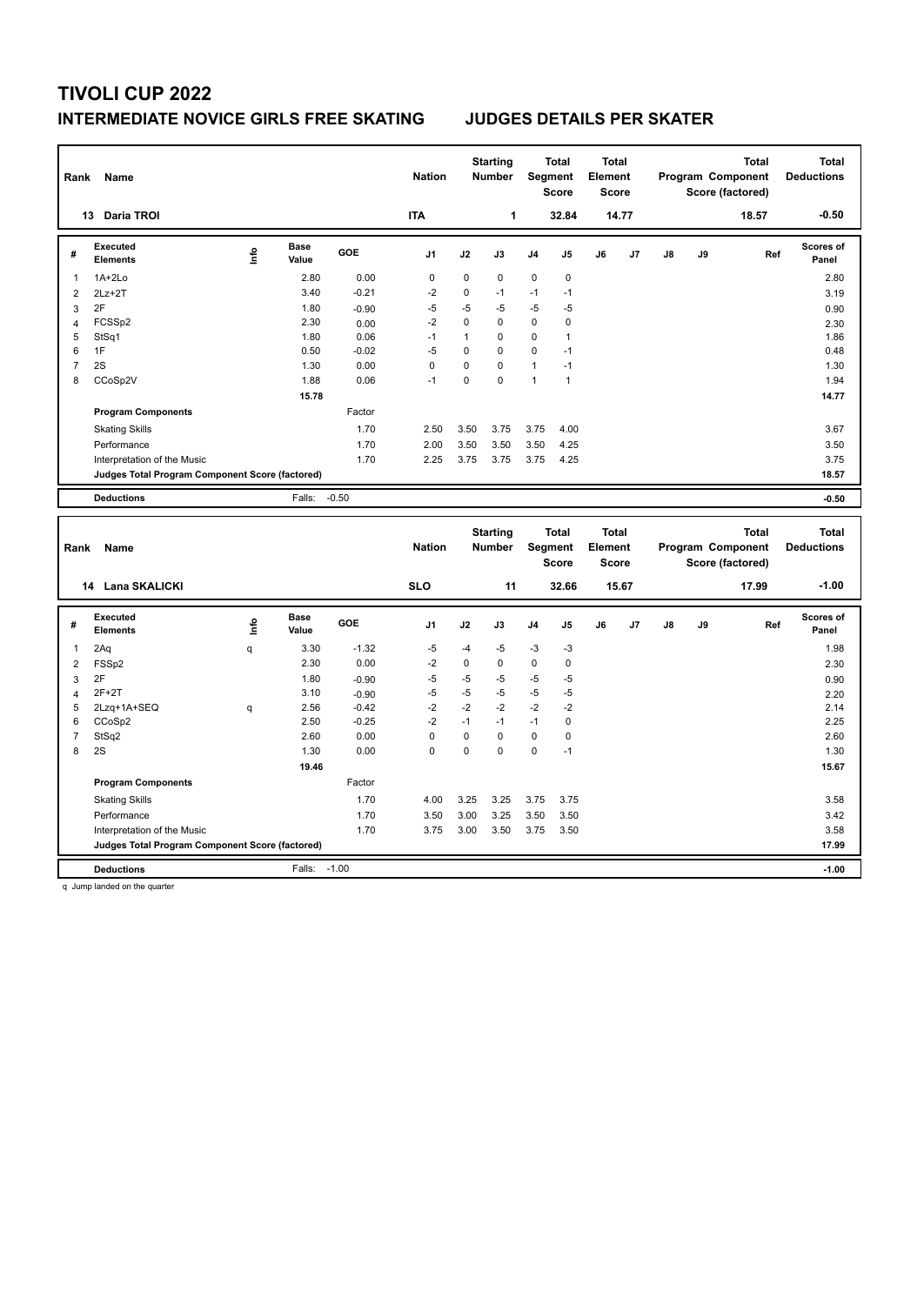## **INTERMEDIATE NOVICE GIRLS FREE SKATING JUDGES DETAILS PER SKATER**

| Rank | Name                                            |       |                      |            | <b>Nation</b>  |          | <b>Starting</b><br><b>Number</b> | Segment        | Total<br><b>Score</b> | Total<br>Element<br><b>Score</b> |       |               |    | <b>Total</b><br>Program Component<br>Score (factored) | Total<br><b>Deductions</b> |
|------|-------------------------------------------------|-------|----------------------|------------|----------------|----------|----------------------------------|----------------|-----------------------|----------------------------------|-------|---------------|----|-------------------------------------------------------|----------------------------|
|      | Marianna ALBRIZZI<br>15                         |       |                      |            | <b>ITA</b>     |          | 19                               |                | 32.19                 |                                  | 15.19 |               |    | 17.00                                                 | 0.00                       |
| #    | Executed<br><b>Elements</b>                     | ١nf٥  | <b>Base</b><br>Value | <b>GOE</b> | J <sub>1</sub> | J2       | J3                               | J <sub>4</sub> | J5                    | J6                               | J7    | $\mathsf{J}8$ | J9 | Ref                                                   | <b>Scores of</b><br>Panel  |
| 1    | $2S+2T$                                         |       | 2.60                 | $-0.43$    | -4             | $-3$     | -4                               | $-2$           | $-3$                  |                                  |       |               |    |                                                       | 2.17                       |
| 2    | 2Lz<                                            | $\,<$ | 1.68                 | $-0.67$    | $-2$           | $-5$     | $-5$                             | $-2$           | $-5$                  |                                  |       |               |    |                                                       | 1.01                       |
| 3    | 2F                                              |       | 1.80                 | $-0.66$    | -4             | $-2$     | $-5$                             | $-3$           | $-4$                  |                                  |       |               |    |                                                       | 1.14                       |
| 4    | CSS <sub>p2</sub>                               |       | 2.30                 | 0.15       | -1             | $\Omega$ | $\mathbf{1}$                     | $\mathbf{1}$   | 1                     |                                  |       |               |    |                                                       | 2.45                       |
| 5    | $2F+1A+SEQ$                                     |       | 2.32                 | $-0.06$    | 0              | 0        | $-1$                             | 0              | $-2$                  |                                  |       |               |    |                                                       | 2.26                       |
| 6    | StSq2                                           |       | 2.60                 | 0.00       | 0              | 0        | $-2$                             | $\mathbf 0$    | 0                     |                                  |       |               |    |                                                       | 2.60                       |
| 7    | 1A                                              |       | 1.10                 | 0.04       | 0              |          | 0                                | $\mathbf{1}$   | 0                     |                                  |       |               |    |                                                       | 1.14                       |
| 8    | CCoSp2                                          |       | 2.50                 | $-0.08$    | 0              | 0        | $-1$                             | $-1$           | $\mathbf 0$           |                                  |       |               |    |                                                       | 2.42                       |
|      |                                                 |       | 16.90                |            |                |          |                                  |                |                       |                                  |       |               |    |                                                       | 15.19                      |
|      | <b>Program Components</b>                       |       |                      | Factor     |                |          |                                  |                |                       |                                  |       |               |    |                                                       |                            |
|      | <b>Skating Skills</b>                           |       |                      | 1.70       | 2.50           | 3.75     | 3.00                             | 3.50           | 3.75                  |                                  |       |               |    |                                                       | 3.42                       |
|      | Performance                                     |       |                      | 1.70       | 2.25           | 3.50     | 3.00                             | 3.50           | 3.75                  |                                  |       |               |    |                                                       | 3.33                       |
|      | Interpretation of the Music                     |       |                      | 1.70       | 2.50           | 3.50     | 3.00                             | 3.25           | 3.75                  |                                  |       |               |    |                                                       | 3.25                       |
|      | Judges Total Program Component Score (factored) |       |                      |            |                |          |                                  |                |                       |                                  |       |               |    |                                                       | 17.00                      |
|      | <b>Deductions</b>                               |       |                      |            |                |          |                                  |                |                       |                                  |       |               |    |                                                       | 0.00                       |

< Under-rotated jump

| Rank | Name                                            |         |                      |         | <b>Nation</b> |             | <b>Starting</b><br><b>Number</b> | Segment        | Total<br><b>Score</b> | <b>Total</b><br>Element<br><b>Score</b> |       |               |    | <b>Total</b><br>Program Component<br>Score (factored) | <b>Total</b><br><b>Deductions</b> |
|------|-------------------------------------------------|---------|----------------------|---------|---------------|-------------|----------------------------------|----------------|-----------------------|-----------------------------------------|-------|---------------|----|-------------------------------------------------------|-----------------------------------|
|      | Ajda HRUSOVAR<br>16                             |         |                      |         | <b>SLO</b>    |             | 4                                |                | 30.90                 |                                         | 15.17 |               |    | 15.73                                                 | 0.00                              |
| #    | Executed<br><b>Elements</b>                     | ١nfo    | <b>Base</b><br>Value | GOE     | J1            | J2          | J3                               | J <sub>4</sub> | J5                    | J6                                      | J7    | $\mathsf{J}8$ | J9 | Ref                                                   | <b>Scores of</b><br>Panel         |
| 1    | 2Lzq                                            | q       | 2.10                 | $-0.42$ | $-2$          | $-2$        | $-2$                             | $-2$           | $-2$                  |                                         |       |               |    |                                                       | 1.68                              |
| 2    | 2F<                                             | $\prec$ | 1.44                 | $-0.34$ | $-2$          | $-2$        | $-3$                             | $-2$           | $-3$                  |                                         |       |               |    |                                                       | 1.10                              |
| 3    | $2S+2Tq$                                        | q       | 2.60                 | $-0.26$ | $-2$          | $-2$        | $-2$                             | $-2$           | $-3$                  |                                         |       |               |    |                                                       | 2.34                              |
| 4    | FCSp2                                           |         | 2.30                 | $-0.15$ | $-2$          | $\mathbf 0$ | $-1$                             | $-1$           | $\pmb{0}$             |                                         |       |               |    |                                                       | 2.15                              |
| 5    | 2Lo<                                            | $\prec$ | 1.36                 | $-0.32$ | $-2$          | $-3$        | $-2$                             | $-2$           | $-3$                  |                                         |       |               |    |                                                       | 1.04                              |
| 6    | $1A+1T$                                         |         | 1.50                 | 0.00    | 0             | 0           | 0                                | $\mathbf 0$    | $-1$                  |                                         |       |               |    |                                                       | 1.50                              |
| 7    | StSq2                                           |         | 2.60                 | 0.26    | $-1$          |             | 1                                | $\mathbf{1}$   | 1                     |                                         |       |               |    |                                                       | 2.86                              |
| 8    | CCoSp2                                          |         | 2.50                 | 0.00    | $-1$          |             | 0                                | $\mathbf 0$    | 0                     |                                         |       |               |    |                                                       | 2.50                              |
|      |                                                 |         | 16.40                |         |               |             |                                  |                |                       |                                         |       |               |    |                                                       | 15.17                             |
|      | <b>Program Components</b>                       |         |                      | Factor  |               |             |                                  |                |                       |                                         |       |               |    |                                                       |                                   |
|      | <b>Skating Skills</b>                           |         |                      | 1.70    | 2.00          | 3.25        | 2.75                             | 3.00           | 3.25                  |                                         |       |               |    |                                                       | 3.00                              |
|      | Performance                                     |         |                      | 1.70    | 1.75          | 3.50        | 2.75                             | 3.00           | 3.50                  |                                         |       |               |    |                                                       | 3.08                              |
|      | Interpretation of the Music                     |         |                      | 1.70    | 2.25          | 3.50        | 3.00                             | 3.00           | 3.75                  |                                         |       |               |    |                                                       | 3.17                              |
|      | Judges Total Program Component Score (factored) |         |                      |         |               |             |                                  |                |                       |                                         |       |               |    |                                                       | 15.73                             |
|      | <b>Deductions</b>                               |         |                      |         |               |             |                                  |                |                       |                                         |       |               |    |                                                       | 0.00                              |

< Under-rotated jump q Jump landed on the quarter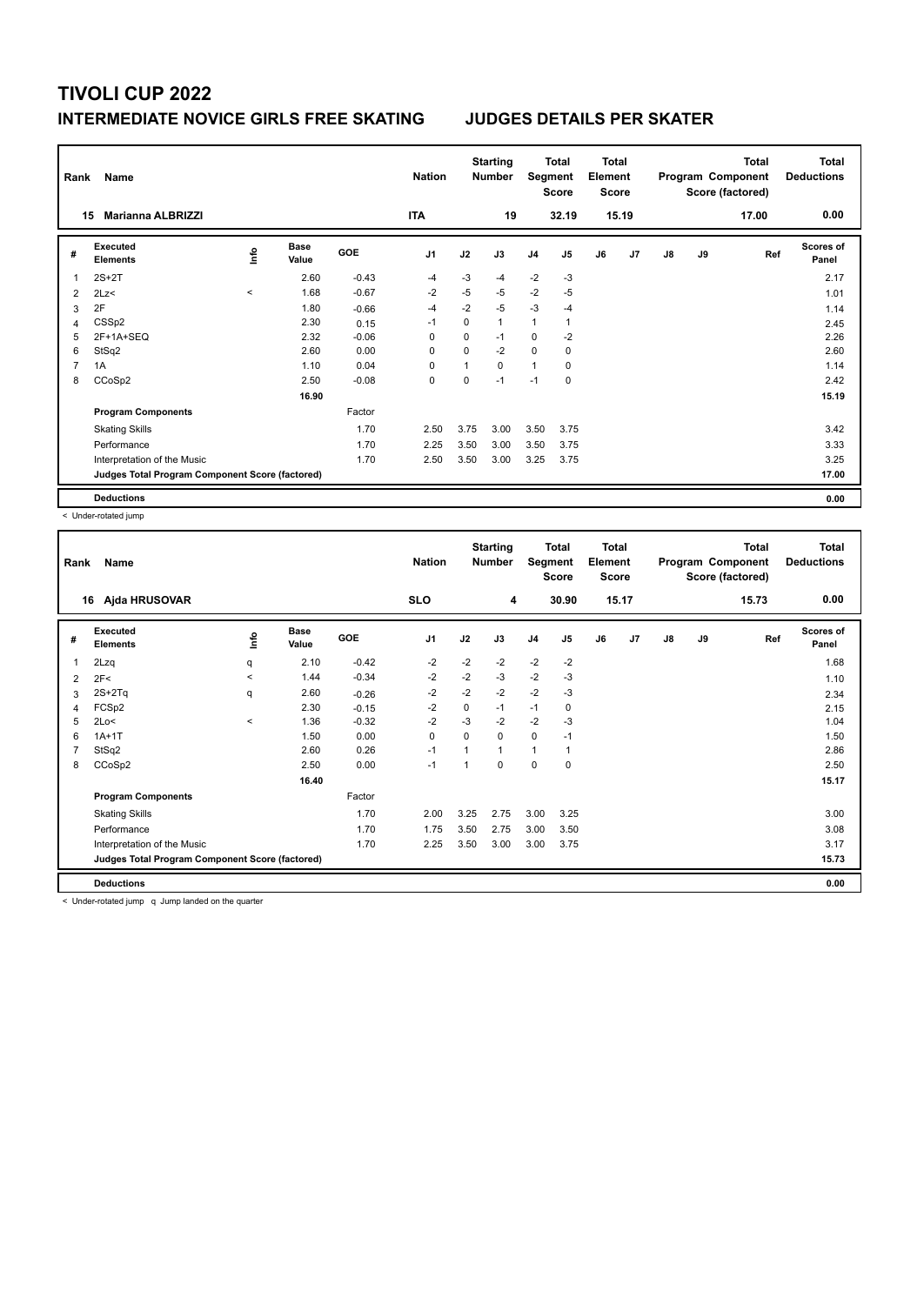## **INTERMEDIATE NOVICE GIRLS FREE SKATING JUDGES DETAILS PER SKATER**

| Rank           | Name                                            |      |                      |         | <b>Nation</b>  |             | <b>Starting</b><br><b>Number</b> |              | <b>Total</b><br>Segment<br><b>Score</b> | <b>Total</b><br>Element<br><b>Score</b> |       |    |    | <b>Total</b><br>Program Component<br>Score (factored) | <b>Total</b><br><b>Deductions</b> |
|----------------|-------------------------------------------------|------|----------------------|---------|----------------|-------------|----------------------------------|--------------|-----------------------------------------|-----------------------------------------|-------|----|----|-------------------------------------------------------|-----------------------------------|
|                | 17 Valentina TURRIN                             |      |                      |         | <b>ITA</b>     |             | 21                               |              | 30.27                                   |                                         | 15.19 |    |    | 15.58                                                 | $-0.50$                           |
| #              | <b>Executed</b><br><b>Elements</b>              | lnfo | <b>Base</b><br>Value | GOE     | J <sub>1</sub> | J2          | J3                               | J4           | J5                                      | J6                                      | J7    | J8 | J9 | Ref                                                   | Scores of<br>Panel                |
| 1              | 2F                                              |      | 1.80                 | $-0.24$ | $-2$           | $-1$        | $-1$                             | $-1$         | $-2$                                    |                                         |       |    |    |                                                       | 1.56                              |
| $\overline{2}$ | 2Lz                                             |      | 2.10                 | $-0.77$ | $-4$           | $-3$        | $-3$                             | $-4$         | $-4$                                    |                                         |       |    |    |                                                       | 1.33                              |
| 3              | CCoSp2                                          |      | 2.50                 | $-0.42$ | $-2$           | $-2$        | $-2$                             | $-1$         | $\mathbf{1}$                            |                                         |       |    |    |                                                       | 2.08                              |
| $\overline{4}$ | $2S+2T$                                         |      | 2.60                 | 0.00    | $-1$           | $\pmb{0}$   | 0                                | 0            | 0                                       |                                         |       |    |    |                                                       | 2.60                              |
| 5              | StSq2                                           |      | 2.60                 | $-0.09$ | $-2$           | $\mathbf 0$ | $-2$                             | $\mathbf{1}$ | $\mathbf{1}$                            |                                         |       |    |    |                                                       | 2.51                              |
| 6              | $1A+2Lo$                                        |      | 2.80                 | $-0.85$ | $-5$           | $-5$        | $-5$                             | $-5$         | $-5$                                    |                                         |       |    |    |                                                       | 1.95                              |
| $\overline{7}$ | 2F                                              |      | 1.80                 | $-0.60$ | $-4$           | $-3$        | -3                               | $-2$         | -4                                      |                                         |       |    |    |                                                       | 1.20                              |
| 8              | CSSp1                                           |      | 1.90                 | 0.06    | $\mathbf 0$    | $\mathbf 0$ | $\mathbf 0$                      | $\mathbf{1}$ | $\mathbf{1}$                            |                                         |       |    |    |                                                       | 1.96                              |
|                |                                                 |      | 18.10                |         |                |             |                                  |              |                                         |                                         |       |    |    |                                                       | 15.19                             |
|                | <b>Program Components</b>                       |      |                      | Factor  |                |             |                                  |              |                                         |                                         |       |    |    |                                                       |                                   |
|                | <b>Skating Skills</b>                           |      |                      | 1.70    | 2.75           | 3.00        | 3.00                             | 3.25         | 3.75                                    |                                         |       |    |    |                                                       | 3.08                              |
|                | Performance                                     |      |                      | 1.70    | 2.75           | 2.50        | 3.00                             | 3.50         | 3.50                                    |                                         |       |    |    |                                                       | 3.08                              |
|                | Interpretation of the Music                     |      |                      | 1.70    | 2.25           | 3.00        | 2.75                             | 3.25         | 3.75                                    |                                         |       |    |    |                                                       | 3.00                              |
|                | Judges Total Program Component Score (factored) |      |                      |         |                |             |                                  |              |                                         |                                         |       |    |    |                                                       | 15.58                             |
|                | <b>Deductions</b>                               |      | Falls:               | $-0.50$ |                |             |                                  |              |                                         |                                         |       |    |    |                                                       | $-0.50$                           |
|                |                                                 |      |                      |         |                |             |                                  |              |                                         |                                         |       |    |    |                                                       |                                   |
|                |                                                 |      |                      |         |                |             |                                  |              |                                         |                                         |       |    |    |                                                       |                                   |
|                |                                                 |      |                      |         |                |             | <b>Starting</b>                  |              | <b>Total</b>                            | <b>Total</b>                            |       |    |    | <b>Total</b>                                          | <b>Total</b>                      |
| Rank           | Name                                            |      |                      |         | <b>Nation</b>  |             | <b>Number</b>                    |              | Segment                                 | Element                                 |       |    |    | Program Component                                     | <b>Deductions</b>                 |
|                |                                                 |      |                      |         |                |             |                                  |              | <b>Score</b>                            | <b>Score</b>                            |       |    |    | Score (factored)                                      |                                   |
|                | 18 Ajda PRESKAR                                 |      |                      |         | <b>SLO</b>     |             | 7                                |              | 28.53                                   |                                         | 14.50 |    |    | 14.03                                                 | 0.00                              |
|                | <b>Executed</b>                                 |      | <b>Base</b>          |         |                |             |                                  |              |                                         |                                         |       |    |    |                                                       | Scores of                         |
| #              | <b>Elements</b>                                 | Life | Value                | GOE     | J1             | J2          | J3                               | J4           | J5                                      | J6                                      | J7    | J8 | J9 | Ref                                                   | Panel                             |
| 1              | CCoSp2                                          |      | 2.50                 | $-0.08$ | $-1$           | $\mathbf 0$ | $-1$                             | $\mathbf 0$  | 0                                       |                                         |       |    |    |                                                       | 2.42                              |
| $\overline{2}$ | 2Lze                                            | e    | 1.68                 | $-0.84$ | $-5$           | $-4$        | -5                               | $-5$         | $-5$                                    |                                         |       |    |    |                                                       | 0.84                              |
| 3              | 2Lo+2Lo                                         |      | 3.40                 | $-0.17$ | $-2$           | $\mathbf 0$ | $\mathbf 0$                      | $-2$         | $-1$                                    |                                         |       |    |    |                                                       | 3.23                              |
| $\overline{4}$ | 2F                                              |      | 1.80                 | $-0.36$ | $-2$           | $-2$        | $-2$                             | $-2$         | $-1$                                    |                                         |       |    |    |                                                       | 1.44                              |
| 5              | 2S+1A+SEQ                                       |      | 1.92                 | $-0.17$ | $-2$           | $-2$        | $-1$                             | $-1$         | $-1$                                    |                                         |       |    |    |                                                       | 1.75                              |
| 6              | CUS <sub>p2</sub>                               |      | 2.00                 | 0.07    | $-1$           | $\mathbf 0$ | $\mathbf 0$                      | $\mathbf{1}$ | $\mathbf{1}$                            |                                         |       |    |    |                                                       | 2.07                              |
| $\overline{7}$ | StSqB                                           |      | 1.50                 | $-0.05$ | $-1$           | $\pmb{0}$   | $\mathbf 0$                      | 0            | $-2$                                    |                                         |       |    |    |                                                       | 1.45                              |
| 8              | 2T                                              |      | 1.30                 | 0.00    | $\mathbf 0$    | $\mathbf 0$ | $-1$                             | $\mathbf 0$  | $\mathbf 0$                             |                                         |       |    |    |                                                       | 1.30                              |
|                |                                                 |      | 16.10                |         |                |             |                                  |              |                                         |                                         |       |    |    |                                                       | 14.50                             |
|                | <b>Program Components</b>                       |      |                      | Factor  |                |             |                                  |              |                                         |                                         |       |    |    |                                                       |                                   |
|                | <b>Skating Skills</b>                           |      |                      | 1.70    | 2.50           | 2.50        | 2.75                             | 2.75         | 2.75                                    |                                         |       |    |    |                                                       | 2.67                              |
|                | Performance                                     |      |                      | 1.70    | 2.25           | 2.25        | 3.00                             | 3.00         | 3.25                                    |                                         |       |    |    |                                                       | 2.75                              |
|                | Interpretation of the Music                     |      |                      | 1.70    | 2.50           | 2.50        | 3.50                             | 3.00         | 3.00                                    |                                         |       |    |    |                                                       | 2.83                              |
|                | Judges Total Program Component Score (factored) |      |                      |         |                |             |                                  |              |                                         |                                         |       |    |    |                                                       | 14.03                             |

e Wrong edge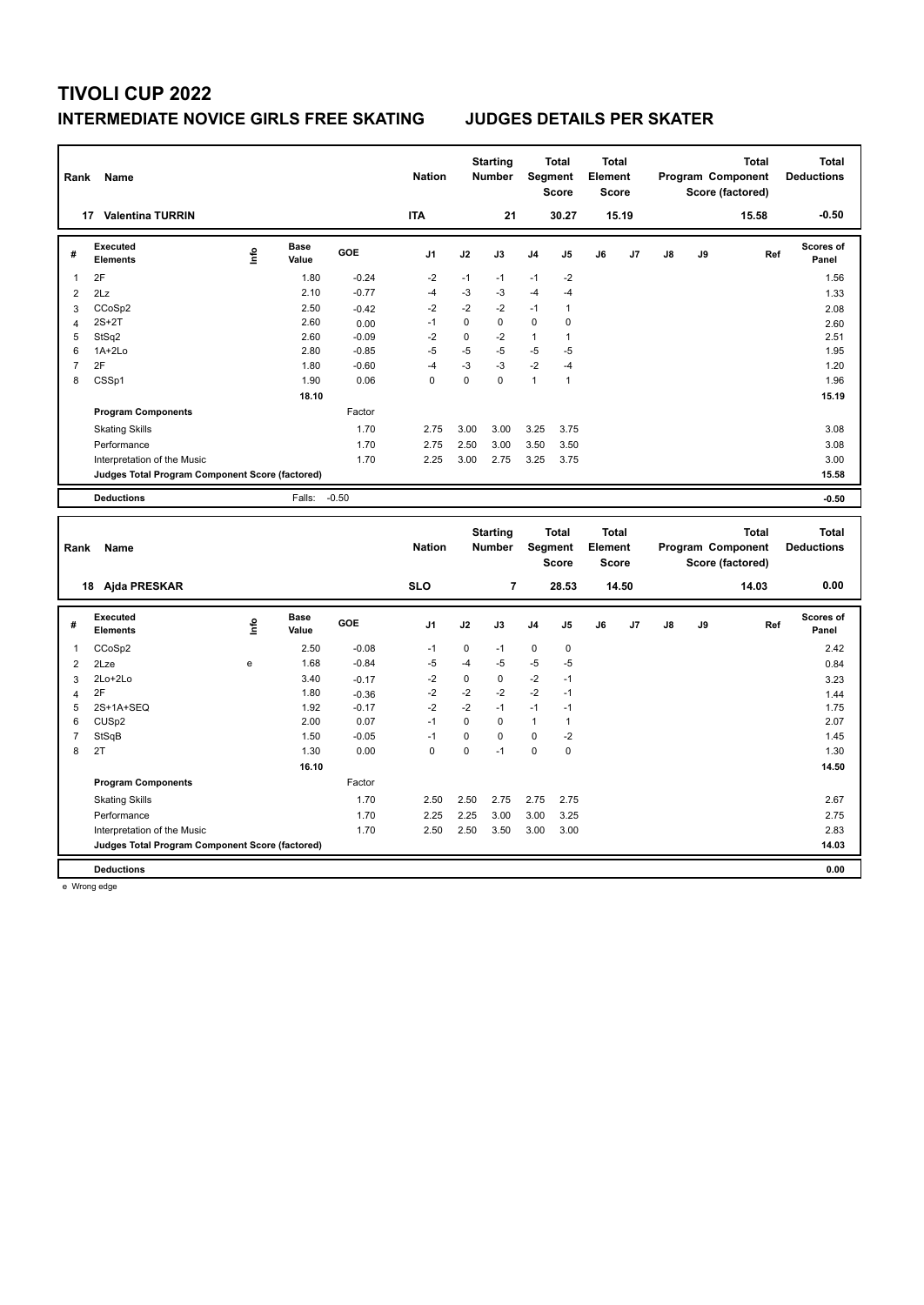## **INTERMEDIATE NOVICE GIRLS FREE SKATING JUDGES DETAILS PER SKATER**

| Rank | Name                                            |      |                      |            | <b>Nation</b>  |             | <b>Starting</b><br><b>Number</b> | Segment        | Total<br><b>Score</b> | <b>Total</b><br>Element<br><b>Score</b> |       |    |    | <b>Total</b><br>Program Component<br>Score (factored) | <b>Total</b><br><b>Deductions</b> |
|------|-------------------------------------------------|------|----------------------|------------|----------------|-------------|----------------------------------|----------------|-----------------------|-----------------------------------------|-------|----|----|-------------------------------------------------------|-----------------------------------|
|      | <b>Beatrice BOERO</b><br>19                     |      |                      |            | <b>ITA</b>     |             | 20                               |                | 27.54                 |                                         | 13.09 |    |    | 14.45                                                 | 0.00                              |
| #    | Executed<br><b>Elements</b>                     | ١nfo | <b>Base</b><br>Value | <b>GOE</b> | J <sub>1</sub> | J2          | J3                               | J <sub>4</sub> | J5                    | J6                                      | J7    | J8 | J9 | Ref                                                   | <b>Scores of</b><br>Panel         |
| 1    | 1A+2Lo                                          |      | 2.80                 | $-0.17$    | $-2$           | $-1$        | $-2$                             | $\mathbf 0$    | $\mathbf 0$           |                                         |       |    |    |                                                       | 2.63                              |
| 2    | 2Loq                                            | q    | 1.70                 | $-0.34$    | $\mathbf 0$    | $-2$        | $-2$                             | $-2$           | $-2$                  |                                         |       |    |    |                                                       | 1.36                              |
| 3    | 2T                                              |      | 1.30                 | 0.00       | $-1$           | 0           | 0                                | 0              | 0                     |                                         |       |    |    |                                                       | 1.30                              |
| 4    | CCoSp2                                          |      | 2.50                 | $-0.33$    | $-2$           | $-1$        | $-2$                             | $-1$           | $-1$                  |                                         |       |    |    |                                                       | 2.17                              |
| 5    | $2S+1Lo$                                        |      | 1.80                 | $-0.04$    | 0              | $\mathbf 0$ | $-1$                             | $-1$           | 0                     |                                         |       |    |    |                                                       | 1.76                              |
| 6    | 1A                                              |      | 1.10                 | 0.00       | 0              | $\Omega$    | $\Omega$                         | 0              | 0                     |                                         |       |    |    |                                                       | 1.10                              |
|      | StSq1                                           |      | 1.80                 | $-0.24$    | 0              | $-1$        | $-2$                             | $-2$           | $-1$                  |                                         |       |    |    |                                                       | 1.56                              |
| 8    | CSp1                                            |      | 1.40                 | $-0.19$    | $-2$           | 0           | $-2$                             | $-1$           | $-1$                  |                                         |       |    |    |                                                       | 1.21                              |
|      |                                                 |      | 14.40                |            |                |             |                                  |                |                       |                                         |       |    |    |                                                       | 13.09                             |
|      | <b>Program Components</b>                       |      |                      | Factor     |                |             |                                  |                |                       |                                         |       |    |    |                                                       |                                   |
|      | <b>Skating Skills</b>                           |      |                      | 1.70       | 3.50           | 2.75        | 2.75                             | 3.00           | 3.00                  |                                         |       |    |    |                                                       | 2.92                              |
|      | Performance                                     |      |                      | 1.70       | 3.25           | 2.50        | 2.50                             | 2.75           | 3.25                  |                                         |       |    |    |                                                       | 2.83                              |
|      | Interpretation of the Music                     |      |                      | 1.70       | 3.25           | 2.50        | 2.50                             | 2.50           | 3.25                  |                                         |       |    |    |                                                       | 2.75                              |
|      | Judges Total Program Component Score (factored) |      |                      |            |                |             |                                  |                |                       |                                         |       |    |    |                                                       | 14.45                             |
|      | <b>Deductions</b>                               |      |                      |            |                |             |                                  |                |                       |                                         |       |    |    |                                                       | 0.00                              |

q Jump landed on the quarter

| Rank | Name                                            |   |                      |         | <b>Nation</b>  |      | <b>Starting</b><br><b>Number</b> | Segment        | <b>Total</b><br><b>Score</b> | <b>Total</b><br>Element<br><b>Score</b> |       |               |    | <b>Total</b><br>Program Component<br>Score (factored) | <b>Total</b><br><b>Deductions</b> |
|------|-------------------------------------------------|---|----------------------|---------|----------------|------|----------------------------------|----------------|------------------------------|-----------------------------------------|-------|---------------|----|-------------------------------------------------------|-----------------------------------|
| 20   | <b>Pia BRAJLIH NOVOSEL</b>                      |   |                      |         | <b>SLO</b>     |      | 3                                |                | 26.97                        |                                         | 12.79 |               |    | 14.18                                                 | 0.00                              |
| #    | Executed<br><b>Elements</b>                     | ۴ | <b>Base</b><br>Value | GOE     | J <sub>1</sub> | J2   | J3                               | J <sub>4</sub> | J5                           | J6                                      | J7    | $\mathsf{J}8$ | J9 | Ref                                                   | <b>Scores of</b><br>Panel         |
| 1    | $2S+2Lo$                                        |   | 3.00                 | $-0.23$ | $-1$           | $-2$ | $-1$                             | $-1$           | $-3$                         |                                         |       |               |    |                                                       | 2.77                              |
| 2    | 1A                                              |   | 1.10                 | $-0.33$ | $-4$           | $-2$ | $-3$                             | $-1$           | $-4$                         |                                         |       |               |    |                                                       | 0.77                              |
| 3    | CSpB                                            |   | 1.10                 | $-0.29$ | $-3$           | $-2$ | $-3$                             | $-2$           | $-4$                         |                                         |       |               |    |                                                       | 0.81                              |
| 4    | StSq2                                           |   | 2.60                 | $-0.43$ | $-2$           | $-1$ | $-1$                             | $-2$           | $-2$                         |                                         |       |               |    |                                                       | 2.17                              |
| 5    | 2F!                                             |   | 1.80                 | $-0.18$ | $-1$           | $-1$ | $-2$                             | $-1$           | $-1$                         |                                         |       |               |    |                                                       | 1.62                              |
| 6    | 1Lz                                             |   | 0.60                 | $-0.06$ | $-1$           | 0    | $-1$                             | $-1$           | $-3$                         |                                         |       |               |    |                                                       | 0.54                              |
| 7    | $2T+1T$                                         |   | 1.70                 | $-0.09$ | $-1$           | 0    | $-1$                             | 0              | $-1$                         |                                         |       |               |    |                                                       | 1.61                              |
| 8    | CCoSp2                                          |   | 2.50                 | 0.00    | $-2$           | 0    | 0                                | 0              | 0                            |                                         |       |               |    |                                                       | 2.50                              |
|      |                                                 |   | 14.40                |         |                |      |                                  |                |                              |                                         |       |               |    |                                                       | 12.79                             |
|      | <b>Program Components</b>                       |   |                      | Factor  |                |      |                                  |                |                              |                                         |       |               |    |                                                       |                                   |
|      | <b>Skating Skills</b>                           |   |                      | 1.70    | 2.00           | 3.00 | 2.75                             | 3.00           | 3.25                         |                                         |       |               |    |                                                       | 2.92                              |
|      | Performance                                     |   |                      | 1.70    | 1.75           | 3.00 | 2.50                             | 3.00           | 2.75                         |                                         |       |               |    |                                                       | 2.75                              |
|      | Interpretation of the Music                     |   |                      | 1.70    | 2.25           | 3.25 | 2.50                             | 2.75           | 2.75                         |                                         |       |               |    |                                                       | 2.67                              |
|      | Judges Total Program Component Score (factored) |   |                      |         |                |      |                                  |                |                              |                                         |       |               |    |                                                       | 14.18                             |
|      | <b>Deductions</b>                               |   |                      |         |                |      |                                  |                |                              |                                         |       |               |    |                                                       | 0.00                              |

! Not clear edge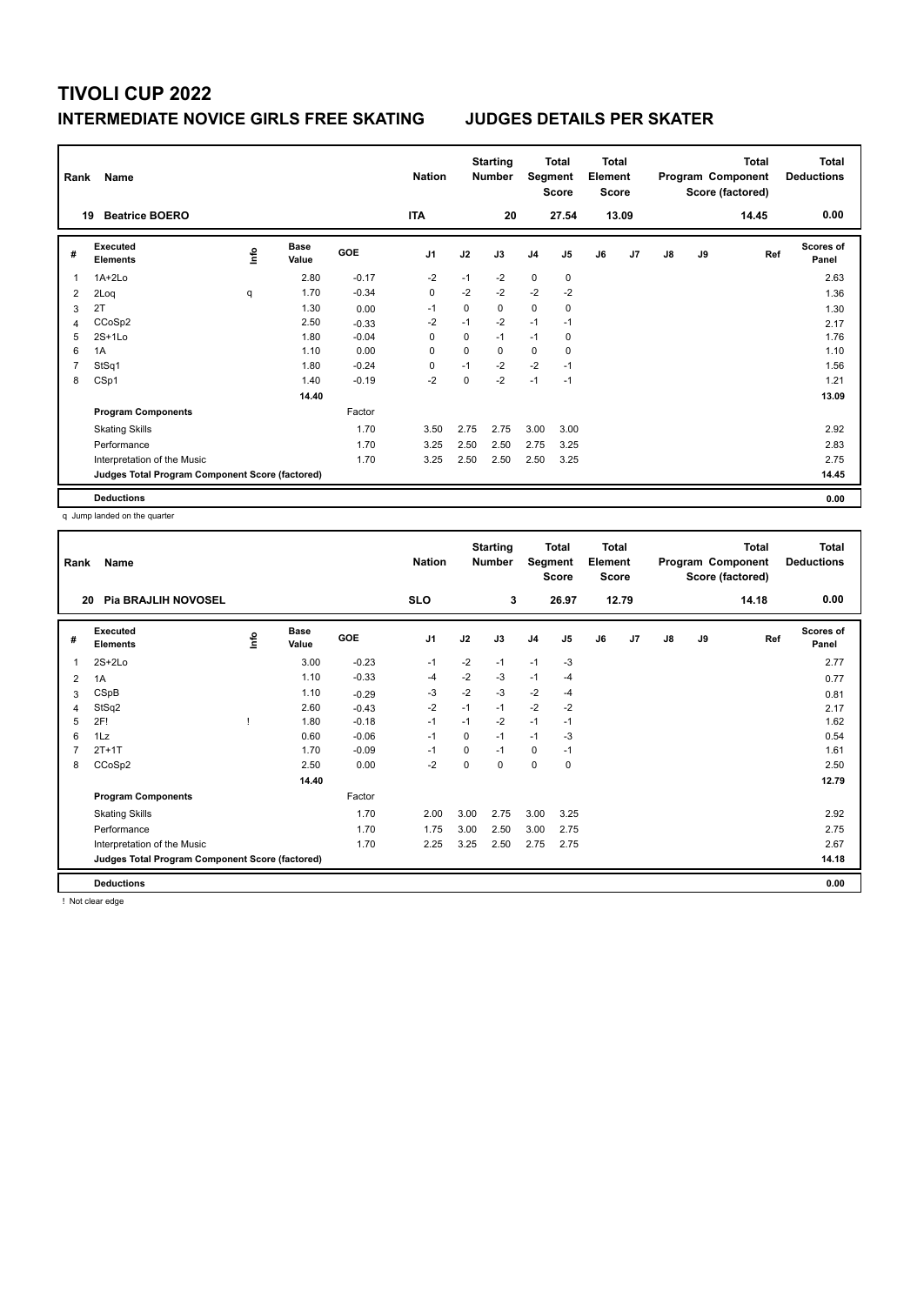## **INTERMEDIATE NOVICE GIRLS FREE SKATING JUDGES DETAILS PER SKATER**

| Rank           | Name                                            |         |                      |            | <b>Nation</b>  |      | <b>Starting</b><br><b>Number</b> | Segment        | Total<br><b>Score</b> | Total<br>Element<br><b>Score</b> |       |               |    | <b>Total</b><br>Program Component<br>Score (factored) | Total<br><b>Deductions</b> |
|----------------|-------------------------------------------------|---------|----------------------|------------|----------------|------|----------------------------------|----------------|-----------------------|----------------------------------|-------|---------------|----|-------------------------------------------------------|----------------------------|
|                | <b>Sara URBANC</b><br>21                        |         |                      |            | <b>SLO</b>     |      | 9                                |                | 26.61                 |                                  | 12.02 |               |    | 14.59                                                 | 0.00                       |
| #              | Executed<br><b>Elements</b>                     | ١nfo    | <b>Base</b><br>Value | <b>GOE</b> | J <sub>1</sub> | J2   | J3                               | J <sub>4</sub> | J5                    | J6                               | J7    | $\mathsf{J}8$ | J9 | Ref                                                   | <b>Scores of</b><br>Panel  |
| 1              | 1A                                              |         | 1.10                 | 0.00       | 0              | 0    | $\Omega$                         | $\mathbf 0$    | $\mathbf 0$           |                                  |       |               |    |                                                       | 1.10                       |
| $\overline{2}$ | 2Lz+SEQ+2T<*                                    | $\star$ | 1.68                 | $-0.84$    | -3             | $-4$ | $-5$                             | $-4$           | $-4$                  |                                  |       |               |    |                                                       | 0.84                       |
| 3              | 2F+2Lo<<                                        | <<      | 2.30                 | $-0.78$    | -4             | $-5$ | $-5$                             | $-4$           | $-4$                  |                                  |       |               |    |                                                       | 1.52                       |
| 4              | 2Fq                                             | q       | 1.80                 | $-0.36$    | $-2$           | $-2$ | $-2$                             | $-2$           | $-2$                  |                                  |       |               |    |                                                       | 1.44                       |
| 5              | FCSp2                                           |         | 2.30                 | $-0.46$    | $-2$           | $-2$ | $-2$                             | $-2$           | $-2$                  |                                  |       |               |    |                                                       | 1.84                       |
| 6              | StSq1                                           |         | 1.80                 | $-0.24$    | $-2$           | $-2$ | $-2$                             | $\mathbf 0$    | 0                     |                                  |       |               |    |                                                       | 1.56                       |
| 7              | 2S                                              |         | 1.30                 | 0.00       | 0              | 0    | 0                                | 0              | 0                     |                                  |       |               |    |                                                       | 1.30                       |
| 8              | CCoSp2                                          |         | 2.50                 | $-0.08$    | $-3$           | 0    | $-1$                             | $\mathbf{1}$   | $\mathbf 0$           |                                  |       |               |    |                                                       | 2.42                       |
|                |                                                 |         | 14.78                |            |                |      |                                  |                |                       |                                  |       |               |    |                                                       | 12.02                      |
|                | <b>Program Components</b>                       |         |                      | Factor     |                |      |                                  |                |                       |                                  |       |               |    |                                                       |                            |
|                | <b>Skating Skills</b>                           |         |                      | 1.70       | 2.75           | 3.00 | 2.75                             | 3.50           | 3.50                  |                                  |       |               |    |                                                       | 3.08                       |
|                | Performance                                     |         |                      | 1.70       | 2.25           | 2.25 | 2.50                             | 3.75           | 3.25                  |                                  |       |               |    |                                                       | 2.67                       |
|                | Interpretation of the Music                     |         |                      | 1.70       | 2.25           | 2.50 | 2.50                             | 3.50           | 3.50                  |                                  |       |               |    |                                                       | 2.83                       |
|                | Judges Total Program Component Score (factored) |         |                      |            |                |      |                                  |                |                       |                                  |       |               |    |                                                       | 14.59                      |
|                | <b>Deductions</b>                               |         |                      |            |                |      |                                  |                |                       |                                  |       |               |    |                                                       | 0.00                       |

< Under-rotated jump << Downgraded jump \* Invalid element q Jump landed on the quarter

| Rank           | Name<br><b>Megy FILIPOVIC</b><br>22             |    |                      |         | <b>Nation</b><br><b>CRO</b> |          | <b>Starting</b><br><b>Number</b><br>27 | Segment        | <b>Total</b><br><b>Score</b><br>26.22 | <b>Total</b><br>Element<br><b>Score</b> | 11.56 |               |    | <b>Total</b><br>Program Component<br>Score (factored)<br>15.16 | <b>Total</b><br><b>Deductions</b><br>$-0.50$ |
|----------------|-------------------------------------------------|----|----------------------|---------|-----------------------------|----------|----------------------------------------|----------------|---------------------------------------|-----------------------------------------|-------|---------------|----|----------------------------------------------------------------|----------------------------------------------|
| #              | Executed<br><b>Elements</b>                     | ۴  | <b>Base</b><br>Value | GOE     | J <sub>1</sub>              | J2       | J3                                     | J <sub>4</sub> | J5                                    | J6                                      | J7    | $\mathsf{J}8$ | J9 | Ref                                                            | <b>Scores of</b><br>Panel                    |
| $\mathbf{1}$   | 2Lz                                             |    | 2.10                 | $-1.05$ | $-5$                        | $-5$     | $-5$                                   | $-5$           | $-5$                                  |                                         |       |               |    |                                                                | 1.05                                         |
| 2              | $1A+1T$                                         |    | 1.50                 | $-0.29$ | $-4$                        | $-1$     | $-2$                                   | $-3$           | $-3$                                  |                                         |       |               |    |                                                                | 1.21                                         |
| 3              | FCSSp2                                          |    | 2.30                 | 0.00    | 0                           | 0        | $\Omega$                               | $\mathbf 0$    | 0                                     |                                         |       |               |    |                                                                | 2.30                                         |
| 4              | $2S+2Lo$                                        |    | 3.00                 | 0.11    | 1                           | $\Omega$ | 1                                      | $\overline{1}$ | 0                                     |                                         |       |               |    |                                                                | 3.11                                         |
| 5              | 2A<<                                            | << | 1.10                 | $-0.55$ | $-5$                        | $-4$     | $-5$                                   | $-5$           | $-5$                                  |                                         |       |               |    |                                                                | 0.55                                         |
| 6              | 1F                                              |    | 0.50                 | $-0.03$ | $\mathbf 0$                 | 0        | $-1$                                   | $-1$           | $-1$                                  |                                         |       |               |    |                                                                | 0.47                                         |
| $\overline{7}$ | StSq1                                           |    | 1.80                 | $-0.18$ | $-2$                        | $-1$     | 0                                      | $-1$           | $-1$                                  |                                         |       |               |    |                                                                | 1.62                                         |
| 8              | CoSp2V                                          |    | 1.50                 | $-0.25$ | $\pmb{0}$                   | $-2$     | $-2$                                   | $-2$           | $-1$                                  |                                         |       |               |    |                                                                | 1.25                                         |
|                |                                                 |    | 13.80                |         |                             |          |                                        |                |                                       |                                         |       |               |    |                                                                | 11.56                                        |
|                | <b>Program Components</b>                       |    |                      | Factor  |                             |          |                                        |                |                                       |                                         |       |               |    |                                                                |                                              |
|                | <b>Skating Skills</b>                           |    |                      | 1.70    | 3.00                        | 3.25     | 3.25                                   | 3.25           | 3.00                                  |                                         |       |               |    |                                                                | 3.17                                         |
|                | Performance                                     |    |                      | 1.70    | 2.50                        | 2.50     | 3.00                                   | 3.00           | 3.00                                  |                                         |       |               |    |                                                                | 2.83                                         |
|                | Interpretation of the Music                     |    |                      | 1.70    | 2.50                        | 2.75     | 3.00                                   | 3.00           | 3.00                                  |                                         |       |               |    |                                                                | 2.92                                         |
|                | Judges Total Program Component Score (factored) |    |                      |         |                             |          |                                        |                |                                       |                                         |       |               |    |                                                                | 15.16                                        |
|                | <b>Deductions</b>                               |    | Falls:               | $-0.50$ |                             |          |                                        |                |                                       |                                         |       |               |    |                                                                | $-0.50$                                      |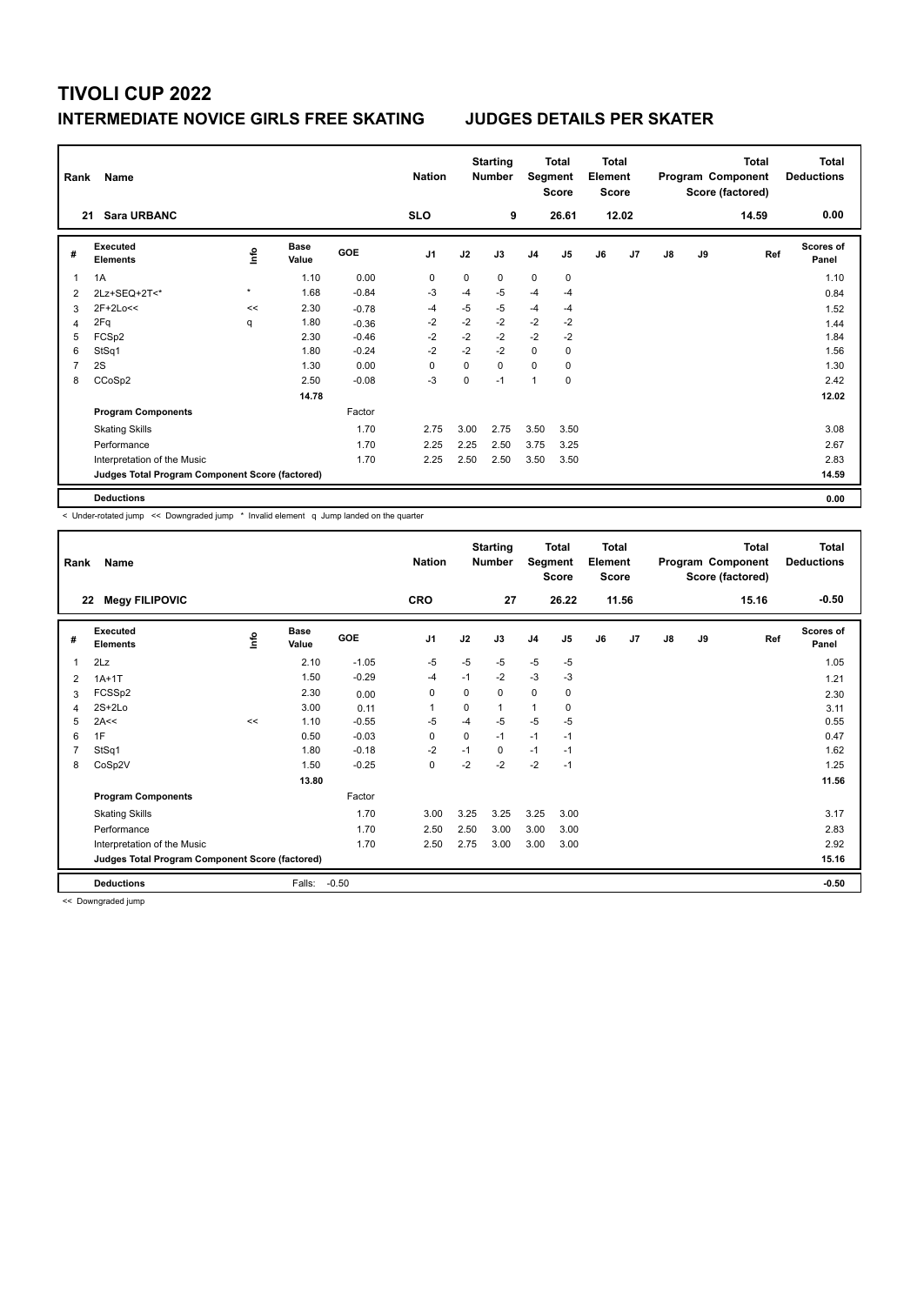## **INTERMEDIATE NOVICE GIRLS FREE SKATING JUDGES DETAILS PER SKATER**

| Rank           | Name                                            |             |                      |         | <b>Nation</b>  |      | <b>Starting</b><br><b>Number</b> | Segment        | Total<br><b>Score</b> | <b>Total</b><br>Element<br>Score |                |    |    | <b>Total</b><br>Program Component<br>Score (factored) | Total<br><b>Deductions</b> |
|----------------|-------------------------------------------------|-------------|----------------------|---------|----------------|------|----------------------------------|----------------|-----------------------|----------------------------------|----------------|----|----|-------------------------------------------------------|----------------------------|
|                | Isabella SCHWEIZER<br>23                        |             |                      |         | <b>AUT</b>     |      | 26                               |                | 25.56                 |                                  | 11.94          |    |    | 13.62                                                 | 0.00                       |
| #              | Executed<br><b>Elements</b>                     | <u>info</u> | <b>Base</b><br>Value | GOE     | J <sub>1</sub> | J2   | J3                               | J <sub>4</sub> | J <sub>5</sub>        | J6                               | J <sub>7</sub> | J8 | J9 | Ref                                                   | <b>Scores of</b><br>Panel  |
| 1              | 2Lz<                                            | $\prec$     | 1.68                 | $-0.56$ | $-3$           | $-3$ | $-4$                             | $-2$           | $-4$                  |                                  |                |    |    |                                                       | 1.12                       |
| $\overline{2}$ | $2T+SEQ+1A*$                                    | $\star$     | 1.04                 | $-0.30$ | -4             | $-2$ | $-2$                             | $-3$           | $-2$                  |                                  |                |    |    |                                                       | 0.74                       |
| 3              | CSS <sub>p2</sub>                               |             | 2.30                 | $-0.08$ | 0              | 0    | $-1$                             | $-1$           | 0                     |                                  |                |    |    |                                                       | 2.22                       |
| 4              | 2S+2Lo<<                                        | <<          | 1.80                 | $-0.43$ | $-2$           | $-4$ | $-5$                             | $-3$           | -3                    |                                  |                |    |    |                                                       | 1.37                       |
| 5              | StSq1                                           |             | 1.80                 | 0.00    | 0              | $-2$ | $\Omega$                         | $\mathbf 0$    | 0                     |                                  |                |    |    |                                                       | 1.80                       |
| 6              | 1A                                              |             | 1.10                 | 0.00    | $-1$           | 0    | $\Omega$                         | $\Omega$       | 0                     |                                  |                |    |    |                                                       | 1.10                       |
| 7              | 2S                                              |             | 1.30                 | $-0.13$ | $-1$           | 0    | $-1$                             | $-1$           | $-2$                  |                                  |                |    |    |                                                       | 1.17                       |
| 8              | CCoSp2                                          |             | 2.50                 | $-0.08$ | $-1$           | 0    | $-1$                             | 0              | $\mathbf{1}$          |                                  |                |    |    |                                                       | 2.42                       |
|                |                                                 |             | 13.52                |         |                |      |                                  |                |                       |                                  |                |    |    |                                                       | 11.94                      |
|                | <b>Program Components</b>                       |             |                      | Factor  |                |      |                                  |                |                       |                                  |                |    |    |                                                       |                            |
|                | <b>Skating Skills</b>                           |             |                      | 1.70    | 2.50           | 2.50 | 2.75                             | 2.75           | 3.25                  |                                  |                |    |    |                                                       | 2.67                       |
|                | Performance                                     |             |                      | 1.70    | 2.25           | 2.25 | 2.75                             | 3.00           | 3.00                  |                                  |                |    |    |                                                       | 2.67                       |
|                | Interpretation of the Music                     |             |                      | 1.70    | 2.00           | 2.50 | 2.75                             | 2.75           | 3.25                  |                                  |                |    |    |                                                       | 2.67                       |
|                | Judges Total Program Component Score (factored) |             |                      |         |                |      |                                  |                |                       |                                  |                |    |    |                                                       | 13.62                      |
|                | <b>Deductions</b>                               |             |                      |         |                |      |                                  |                |                       |                                  |                |    |    |                                                       | 0.00                       |

< Under-rotated jump << Downgraded jump \* Invalid element

| Rank | Name                                            |         |                      |            | <b>Nation</b>  |      | <b>Starting</b><br><b>Number</b> | Segment        | <b>Total</b><br><b>Score</b> | Total<br>Element<br><b>Score</b> |       |               |    | <b>Total</b><br>Program Component<br>Score (factored) | Total<br><b>Deductions</b> |
|------|-------------------------------------------------|---------|----------------------|------------|----------------|------|----------------------------------|----------------|------------------------------|----------------------------------|-------|---------------|----|-------------------------------------------------------|----------------------------|
|      | 24 Anja SLIBAR                                  |         |                      |            | <b>CRO</b>     |      | 16                               |                | 25.46                        |                                  | 10.16 |               |    | 15.30                                                 | 0.00                       |
| #    | Executed<br><b>Elements</b>                     | ۴       | <b>Base</b><br>Value | <b>GOE</b> | J <sub>1</sub> | J2   | J3                               | J <sub>4</sub> | J5                           | J6                               | J7    | $\mathsf{J}8$ | J9 | Ref                                                   | <b>Scores of</b><br>Panel  |
| 1    | 2Lo<<                                           | <<      | 0.50                 | $-0.17$    | 0              | $-4$ | $-4$                             | $-3$           | $-3$                         |                                  |       |               |    |                                                       | 0.33                       |
| 2    | 2Lz<<                                           | <<      | 0.60                 | $-0.30$    | $-5$           | $-5$ | -5                               | $-5$           | $-5$                         |                                  |       |               |    |                                                       | 0.30                       |
| 3    | 2F<+1A+SEQ                                      | $\prec$ | 2.03                 | $-0.43$    | $-4$           | $-3$ | $-3$                             | $-2$           | $-3$                         |                                  |       |               |    |                                                       | 1.60                       |
| 4    | 2S                                              |         | 1.30                 | 0.00       | 0              | 0    | $\mathbf 0$                      | $\mathbf 0$    | 0                            |                                  |       |               |    |                                                       | 1.30                       |
| 5    | SSp2                                            |         | 1.60                 | 0.05       | $\Omega$       | 0    | $\Omega$                         | $\mathbf{1}$   | 1                            |                                  |       |               |    |                                                       | 1.65                       |
| 6    | StSq1                                           |         | 1.80                 | $-0.12$    | 0              | 0    | $-1$                             | $-1$           | $-1$                         |                                  |       |               |    |                                                       | 1.68                       |
| 7    | $2S+2T<<$                                       | <<      | 1.70                 | $-0.48$    | $-4$           | $-4$ | $-4$                             | $-3$           | $-3$                         |                                  |       |               |    |                                                       | 1.22                       |
| 8    | CCoSp2                                          |         | 2.50                 | $-0.42$    | $-3$           | $-2$ | $-2$                             | $\mathbf 0$    | $-1$                         |                                  |       |               |    |                                                       | 2.08                       |
|      |                                                 |         | 12.03                |            |                |      |                                  |                |                              |                                  |       |               |    |                                                       | 10.16                      |
|      | <b>Program Components</b>                       |         |                      | Factor     |                |      |                                  |                |                              |                                  |       |               |    |                                                       |                            |
|      | <b>Skating Skills</b>                           |         |                      | 1.70       | 2.50           | 3.25 | 2.75                             | 2.75           | 3.50                         |                                  |       |               |    |                                                       | 2.92                       |
|      | Performance                                     |         |                      | 1.70       | 2.25           | 3.50 | 2.50                             | 3.00           | 3.50                         |                                  |       |               |    |                                                       | 3.00                       |
|      | Interpretation of the Music                     |         |                      | 1.70       | 2.25           | 3.50 | 3.00                             | 2.75           | 3.50                         |                                  |       |               |    |                                                       | 3.08                       |
|      | Judges Total Program Component Score (factored) |         |                      |            |                |      |                                  |                |                              |                                  |       |               |    |                                                       | 15.30                      |
|      | <b>Deductions</b>                               |         |                      |            |                |      |                                  |                |                              |                                  |       |               |    |                                                       | 0.00                       |

< Under-rotated jump << Downgraded jump